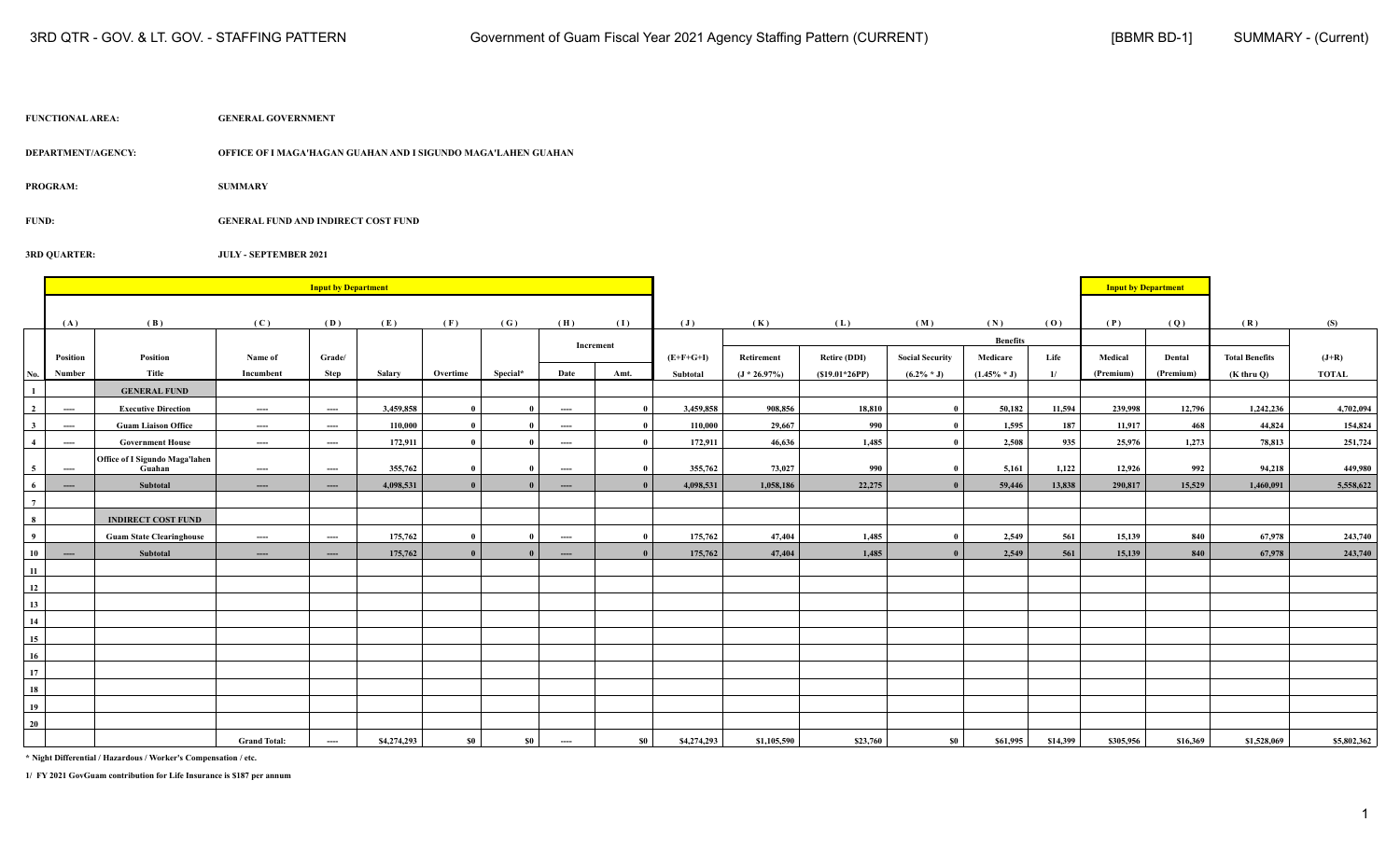### **DEPARTMENT/AGENCY: OFFICE OF I MAGA'HAGAN GUAHAN AND I SIGUNDO MAGA'LAHEN GUAHAN**

**PROGRAM:** EXECUTIVE DIRECTION

**FUND: GENERAL FUND 5100A210200GA001**

**3RD QUARTER: JULY - SEPTEMBER 2021**

|                         |                                          |                                                                  |                                 | <b>Input by Department</b> |             |              |          |           |       |             |               |                     |                        |                 |         | <b>Input by Department</b> |                |                       |              |                                    |
|-------------------------|------------------------------------------|------------------------------------------------------------------|---------------------------------|----------------------------|-------------|--------------|----------|-----------|-------|-------------|---------------|---------------------|------------------------|-----------------|---------|----------------------------|----------------|-----------------------|--------------|------------------------------------|
|                         |                                          |                                                                  |                                 |                            |             |              |          |           |       |             |               |                     |                        |                 |         |                            |                |                       |              |                                    |
|                         | (A)                                      | (B)                                                              | (C)                             | (D)                        | (E)         | (F)          | (G)      | (H)       | (1)   | (J)         | (K)           | (L)                 | (M)                    | (N)             | (0)     | (P)                        | (0)            | (R)                   | (S)          |                                    |
|                         |                                          |                                                                  |                                 |                            |             |              |          | Increment |       |             |               |                     |                        | <b>Benefits</b> |         |                            |                |                       |              |                                    |
|                         | Position                                 | <b>Position</b>                                                  | Name of                         | Grade /                    |             |              |          |           |       | $(E+F+G+I)$ | Retirement    | <b>Retire (DDI)</b> | <b>Social Security</b> | Medicare        | Life    | Medical                    | Dental         | <b>Total Benefits</b> | $(J+R)$      |                                    |
| No.                     | Number                                   | Title 1/                                                         | Incumbent                       | <b>Step</b>                | Salary      | Overtime     | Special* | Date      | Amt.  | Subtotal    | $(J * 26.97)$ | $(S19.01*26PP)$     | $(6.2\% * J)$          | $(1.45\% * J)$  | 2l      | (Premium)                  | (Premium)      | $(K$ thru $O$ )       | <b>TOTAL</b> |                                    |
| $\blacksquare$          | $---$                                    | Governor                                                         | <b>Lourdes A. Leon Guerrero</b> | $---$                      | \$90,000    | \$0          | - \$0    | ----      | - \$0 | \$90,000    | \$0           | \$0                 | - \$0                  | 1,305           | \$187   | \$8,676                    | \$344          | \$10,512              | \$100,512    |                                    |
| $\overline{2}$          |                                          | <b>Special Assistant</b><br>(Chamber Administrator)              | Eliza G. Dames                  |                            | 75,000      |              |          |           |       | 75,000      | 20,228        |                     |                        | 1,088           | 187     | 1,790                      | 248            | 23,541                | 98.541       |                                    |
|                         | $---$                                    | <b>Special Assistant</b>                                         |                                 | $---$                      |             |              |          | ----      |       |             |               |                     |                        |                 |         |                            |                |                       |              |                                    |
| $\overline{\mathbf{3}}$ | $---$                                    | (Executive Asst. to the Governor)                                | Shamra L.A. Chargualaf          | $---$                      | 70,000      |              |          | ----      |       | 70,000      | 18.879        | 495                 |                        | 1,015           | 187     | 11.917                     | 468            | 32.961                | 102.961      |                                    |
| $\overline{4}$          | $---$                                    | <b>Staff Assistant</b>                                           | Dorothy C. Blas                 | $---$                      | 45,014      | $\theta$     |          | ----      |       | 45.014      | 12.140        | 495                 |                        | 653             | 187     | 7,284                      | 281            | 21.040                | 66.054       |                                    |
| $\sqrt{5}$              | $---$                                    | <b>Chief of Staff</b>                                            | Jon Junior M. Calvo             | $\cdots$                   | 115,000     | $\mathbf{0}$ |          | ----      |       | 115,000     | 31,016        | 495                 | $\mathbf{0}$           | 1,668           | 187     | 7,284                      | 281            | 40,931                | 155,931      |                                    |
| - 6                     | $\hspace{0.05cm} \ldots \hspace{0.05cm}$ | <b>Deputy Chief of Staff</b>                                     | Alice M.M. Taijeron             | $---$                      | 101,374     | $\theta$     |          | ----      |       | 101.374     | 27,341        | 495                 | $\mathbf{0}$           | 1,470           | 187     | 2.435                      | 281            | 32,209                | 133,583      |                                    |
| $7\overline{ }$         | $\hspace{0.05cm} \ldots \hspace{0.05cm}$ | <b>Staff Assistant</b>                                           | Kathleen C. Cepeda              | $\cdots$                   | 55,000      | $\theta$     |          | ----      |       | 55,000      | 14,834        | 495                 | $\theta$               | 798             | 187     | - 0                        | $\overline{0}$ | 16,314                | 71,314       |                                    |
| 8                       | $---$                                    | <b>Staff Assistant</b>                                           | <b>Richard B. Arrovo</b>        | $---$                      | 55,000      | $\theta$     |          | ----      |       | 55,000      | 14,834        | 495                 | $\theta$               | 798             | 187     | $\sqrt{ }$                 | $\mathbf{0}$   | 16.314                | 71,314       |                                    |
| $\mathbf{q}$            | $---$                                    | <b>Staff Assistant</b>                                           | Rhea A.O. Chang                 | $---$                      | 40,762      | $\theta$     |          | ----      |       | 40,762      | 10.994        | 495                 | $\theta$               | 591             | 187     | 4.673                      | 248            | 17.188                | 57,950       |                                    |
| 10                      | $---$                                    | <b>Staff Assistant</b>                                           | <b>Michael D. Weakley</b>       | $---$                      | 55,488      | $\theta$     |          | ----      |       | 55,488      | 14,965        | 495                 | $\theta$               | 805             | 187     | 1,790                      | 248            | 18.490                | 73,978       |                                    |
|                         |                                          | <b>Staff Assistant</b>                                           | Joseph P. Mafnas                |                            | 50,000      | $\theta$     |          | ----      |       | 50,000      | 13,485        | $\mathbf{a}$        | $\theta$               | 725             | 187     | $\theta$                   | $\overline{0}$ | 14.397                | 64.397       | 9/21                               |
|                         |                                          | Special Assistant (Chief Advisor on                              |                                 |                            |             |              |          |           |       |             |               |                     |                        |                 |         |                            |                |                       |              |                                    |
| -11                     | $---$                                    | <b>Military and Regional Affairs)</b>                            | Carlotta A. Leon Guerrero       | $---$                      | 90,000      |              |          | ----      |       | 90.000      | 24,273        | 495                 |                        | 1,305           | 187     | 4,673                      | 248            | 31,181                | 121,181      |                                    |
| 12                      | $---$                                    | <b>Special Assistant</b><br>(Chief Advisor on Fiscal Discipline) | <b>Bertha M. Duenas</b>         | $\qquad \qquad \cdots$     | 90,000      |              |          | ----      |       | 90,000      | 24,273        |                     |                        | 1,305           | 187     | 1,790                      | 248            | 27,803                | 117,803      |                                    |
| 13                      | $---$                                    | <b>Senior Policy Advisor</b>                                     | John P. Aguon                   | $---$                      | 90,000      | $\theta$     |          | ----      |       | 90,000      | 24,273        | $\mathbf{a}$        |                        | 1.305           | 187     | $\mathbf{0}$               | $\overline{ }$ | 25,765                | 115,765      |                                    |
|                         |                                          | Special Assistant to the Governor on                             |                                 |                            |             |              |          |           |       |             |               |                     |                        |                 |         |                            |                |                       |              |                                    |
| 14                      | $---$                                    | <b>Municipal Affairs (Gov.)</b>                                  | <b>Robert S. Lizama</b>         | $---$                      | 75,000      |              |          | ----      |       | 75,000      | 20,228        |                     |                        | 1,088           | 187     | 8,676                      | 344            | 30,523                | 105,523      |                                    |
|                         |                                          | <b>Director-Recovery Office</b>                                  | David M. Cruz, Jr.              |                            | 75,000      |              |          | ----      |       | 75,000      | 20,228        |                     |                        | 1.088           | 187     |                            |                | 21.503                | 96,503       | signation                          |
| 15                      | $---$                                    | <b>Special Assistant (Legal Counsel)</b>                         | Leslie A. Travis                | $---$                      | 126,409     | $\theta$     |          | ----      |       | 126,409     | 34,093        | 495                 |                        | 1,833           | 187     | 4.673                      | 248            | 41,529                | 167,938      |                                    |
| 16                      | $---$                                    | <b>Special Assistant (Legal Counsel)</b>                         | Sophia S. Diaz                  | $---$                      | 126,409     |              |          | ----      |       | 126.409     | 34.093        | 495                 |                        | 1,833           | 187     | 2,435                      | 281            | 39,324                | 165,733      |                                    |
| 17                      | $---$                                    | <b>Administrative Services Officer (Gov.)</b>                    | June M.C. Borja                 | $---$                      | 45,014      | $\mathbf{0}$ |          | ----      |       | 45,014      | 12.140        | 495                 |                        | 653             | 187     | 3.936                      | 468            | 17,879                | 62.893       |                                    |
|                         |                                          | Program Coordinator III (Gov.)                                   | Melinda A. Sanchez              |                            | 45,014      |              |          | ----      |       | 45,014      | 12,140        | 495                 |                        | 653             | 187     | 3,936                      | 468            | 17,879                | 62,893       | 1/31/21<br><mark>esignation</mark> |
|                         |                                          | Program Coordinator II (Gov.)                                    | <b>Brianne T. LG Dunstan</b>    |                            | 40.762      |              |          |           |       | 40.762      | 10.994        | 495                 |                        | 591             | 187     |                            |                | 12,267                | 53,029       | /28/21                             |
|                         |                                          | <b>Special Assistant</b>                                         |                                 |                            |             |              |          | ----      |       |             |               |                     |                        |                 |         |                            |                |                       |              |                                    |
| 18                      | $---$                                    | (Executive Mgmt, Director)                                       | Lynette O. Muna                 | $---$                      | 75,000      |              |          | ----      |       | 75,000      | 20,228        |                     |                        | 1.088           | 187     | 7.284                      | 281            | 29,068                | 104.068      |                                    |
| 19                      | $---$                                    | <b>Special Assistant</b>                                         | Jean S. Taitano                 | $---$                      | 65,000      | $\theta$     |          | ----      |       | 65.000      | 17,531        | 495                 |                        | 943             | 187     | 11.917                     | 468            | 31,541                | 96.541       |                                    |
| 20                      | $\cdots$                                 | <b>Accountant (Gov.)</b>                                         | <b>Ronald E. Taitague</b>       | $---$                      | 50.000      | $\theta$     |          | ----      |       | 50.000      | 13,485        | $\mathbf{0}$        |                        | 725             | 187     | 4.673                      | 248            | 19.318                | 69.318       |                                    |
| 21                      | $---$                                    | <b>Administrative Services Officer (Gov.)</b>                    | <b>Venido S. Torres</b>         | $---$                      | 50,000      | $\theta$     |          | ----      |       | 50,000      | 13,485        | 495                 |                        | 725             | 187     | 1,790                      | 248            | 16,930                | 66,930       |                                    |
| 22                      | $---$                                    | <b>Program Coordinator III (Gov.)</b>                            | Catherine O. Cabrera            | $---$                      | 45,014      | $\theta$     |          | ----      |       | 45.014      | 12,140        | 495                 |                        | 653             | 187     | 4,673                      | 248            | 18.396                | 63.410       |                                    |
|                         |                                          |                                                                  | Total:                          | $---$                      | \$1,841,260 | \$0          | \$0      | ----      | \$0   | \$1,841,260 | \$472,320     | \$8,415             | -80                    | \$26,704        | \$4,862 | \$106,305                  | S6.197         | \$624,803             | \$2,466,063  |                                    |

**\* Night Differential / Hazardous / Worker's Compensation / etc.**

**1/ Indicate "(LTA)" or "(Temp.)" next to Position Title (where applicable)**

|          |     |                 |     | <b>Input by Department</b>    |      |   |  |    |
|----------|-----|-----------------|-----|-------------------------------|------|---|--|----|
|          |     |                 |     | <b>Special Pay Categories</b> |      |   |  |    |
| $\bf{A}$ | (B) | $\sqrt{ }$<br>◡ | (D) | .                             | f Gʻ | Ή |  | n. |
|          |     |                 |     |                               |      |   |  |    |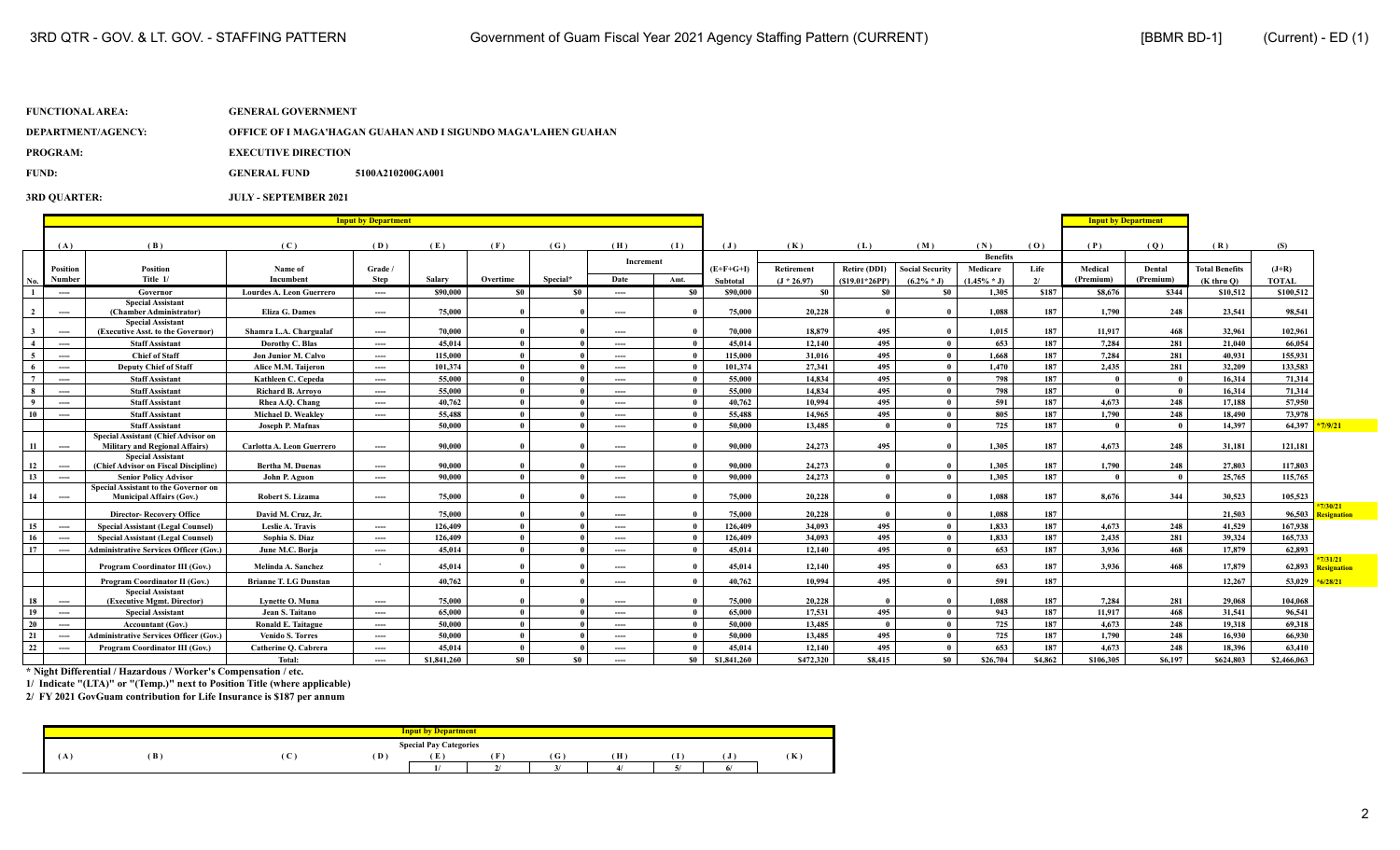| No.                 | <b>Position</b><br><b>Number</b> | <b>Position</b><br><b>Title</b>                                              | Name of<br>Incumbent      | Holidav<br>Pay | Night<br><b>Differential</b><br>Pay<br>10% | Hazard<br>10%  | Hazard<br>8% | <b>Nurse Sunday</b><br>Pay<br>1.5 | <b>Nurse</b><br>Pay<br>1.5 | <b>EMT</b><br>Pay<br>15% | $(D+E+F+G+H+I+J)$<br>Subtotal |
|---------------------|----------------------------------|------------------------------------------------------------------------------|---------------------------|----------------|--------------------------------------------|----------------|--------------|-----------------------------------|----------------------------|--------------------------|-------------------------------|
|                     | ----                             | Governor                                                                     | Lourdes A. Leon Guerrero  | \$0            | S0                                         | \$0            | \$0          | \$0                               | S <sub>0</sub>             | <b>SO</b>                | \$0                           |
| $\overline{2}$      | ----                             | <b>Special Assistant</b><br>(Chamber Administrator)                          | <b>Eliza G. Dames</b>     | $\mathbf{0}$   | 0                                          | 0              | $\theta$     | $\bf{0}$                          | $\mathbf{0}$               | $\sqrt{ }$               |                               |
| 3                   | ----                             | <b>Special Assistant</b><br>(Executive Asst. to the Governor)                | Shamra L.A. Chargualaf    | $\mathbf{0}$   | $\bf{0}$                                   |                | $\theta$     | 0                                 | $\mathbf{0}$               | $\mathbf{0}$             |                               |
| $\overline{\bf{4}}$ | ----                             | <b>Staff Assistant</b>                                                       | Dorothy C. Blas           | $\theta$       | $\mathbf{0}$                               | $\theta$       | $\theta$     | 0                                 | $\theta$                   | $\theta$                 |                               |
| 5                   | ----                             | <b>Chief of Staff</b>                                                        | Jon Junior M. Calvo       | $\theta$       | $\mathbf{0}$                               | 0              | $\mathbf{0}$ | $\mathbf{0}$                      | $\theta$                   | $\theta$                 |                               |
| 6                   | ----                             | <b>Deputy Chief of Staff</b>                                                 | Alice M.M. Taijeron       | ſ              | $\mathbf{0}$                               |                |              | 0                                 | $\mathbf{0}$               | $\theta$                 |                               |
| $\overline{ }$      | ----                             | <b>Staff Assistant</b>                                                       | Kathleen C. Cepeda        | $\theta$       | $\bf{0}$                                   | $\theta$       | $\theta$     | 0                                 | $\theta$                   | $\theta$                 |                               |
| 8                   | ----                             | <b>Staff Assistant</b>                                                       | <b>Richard B. Arrovo</b>  | $\theta$       | $\mathbf{0}$                               | 0              | $\mathbf{0}$ | $\mathbf{0}$                      | $\theta$                   | $\theta$                 |                               |
| $\bf{Q}$            | ----                             | <b>Staff Assistant</b>                                                       | Rhea A.O. Chang           | $\mathbf{0}$   | $\mathbf{0}$                               | $\theta$       | $\theta$     | $\bf{0}$                          | $\mathbf{0}$               | $\theta$                 |                               |
| 10                  | ----                             | <b>Staff Assistant</b>                                                       | Michael D. Weakley        | $\theta$       | $\bf{0}$                                   | $\theta$       | $\theta$     | $\mathbf{0}$                      | $\mathbf{0}$               | $\theta$                 |                               |
|                     |                                  | <b>Staff Assistant</b>                                                       | Joseph P. Mafnas          | $\mathbf{0}$   | $\mathbf{0}$                               | $\theta$       | $\theta$     | $\mathbf{0}$                      | $\theta$                   | $\theta$                 |                               |
| -11                 | ----                             | Special Assistant (Chief Advisor on<br><b>Military and Regional Affairs)</b> | Carlotta A. Leon Guerrero | ſ              | $\theta$                                   | 0              | $\theta$     | $\mathbf{0}$                      | 0                          | $\theta$                 | 0                             |
| 12                  | ----                             | <b>Special Assistant</b><br>(Chief Advisor on Fiscal Discipline)             | <b>Bertha M. Duenas</b>   | Ô              | $\theta$                                   | $\theta$       | $\theta$     | $\mathbf{0}$                      | $\mathbf{0}$               | $\theta$                 |                               |
| 13                  | $---$                            | <b>Senior Policy Advisor</b>                                                 | John P. Aguon             | $\mathbf{0}$   | $\mathbf{0}$                               | $\mathbf{0}$   | $\mathbf{0}$ | 0                                 | $\mathbf{0}$               | $\theta$                 |                               |
| 14                  | ----                             | Special Assistant to the Governor on<br><b>Municipal Affairs (Gov.)</b>      | <b>Robert S. Lizama</b>   |                | $\theta$                                   |                |              | 0                                 | $\mathbf{0}$               | $\sqrt{ }$               |                               |
| 15                  | $---$                            | <b>Special Assistant (Legal Counsel)</b>                                     | Leslie A. Travis          | $\theta$       | $\mathbf{0}$                               | $\theta$       | $\mathbf{0}$ | $\mathbf{0}$                      | $\theta$                   | $\theta$                 |                               |
| 16                  | ----                             | <b>Special Assistant (Legal Counsel)</b>                                     | Sophia S. Diaz            | $\theta$       | $\mathbf{0}$                               | 0              | $\mathbf{0}$ | $\mathbf{0}$                      | 0                          | $\theta$                 |                               |
| 17                  | ----                             | <b>Administrative Services Officer (Gov.)</b>                                | June M.C. Borja           | Ô              | $\bf{0}$                                   |                |              | 0                                 | $\theta$                   | $\theta$                 |                               |
| 18                  | ----                             | <b>Special Assistant</b><br>(Executive Mgmt. Director)                       | Lynette O. Muna           | $\mathbf{0}$   | $\mathbf{0}$                               | 0              | $\theta$     | 0                                 | $\mathbf{0}$               | $\mathbf{0}$             |                               |
| 19                  | $---$                            | <b>Special Assistant</b>                                                     | Jean S. Taitano           | $\mathbf{0}$   | $\bf{0}$                                   | $\theta$       | $\mathbf{0}$ | $\bf{0}$                          | $\theta$                   | $\theta$                 |                               |
| 20                  | ----                             | Accountant (Gov.)                                                            | Ronald E. Taitague        | $\mathbf{0}$   | $\mathbf{0}$                               | $\mathbf{0}$   | $\mathbf{0}$ | $\mathbf{0}$                      | $\mathbf{0}$               | $\theta$                 |                               |
| 21                  | ----                             | <b>Administrative Services Officer (Gov.)</b>                                | <b>Venido S. Torres</b>   | ſ              | $\mathbf{0}$                               |                |              | 0                                 | $\theta$                   | $\theta$                 |                               |
| 22                  | ----                             | Program Coordinator III (Gov.)                                               | Catherine O. Cabrera      | $\mathbf{0}$   | $\mathbf{0}$                               | $\theta$       | $\mathbf{0}$ | $\mathbf{0}$                      | $\theta$                   | $\theta$                 |                               |
|                     |                                  |                                                                              | <b>Grand Total:</b>       | <b>SO</b>      | S0                                         | S <sub>0</sub> | \$0          | \$0                               | \$0                        | S <sub>0</sub>           | S <sub>0</sub>                |

**2/ Applies to law enforcement personnel**

**3/ Applies to solid waste employees**

**4/ 1 ½ of reg. rate of pay from 12am Friday to 12 midnight Sunday**

**5/ 1 ½ of reg. rate of pay on daily work exceeding 8 hours**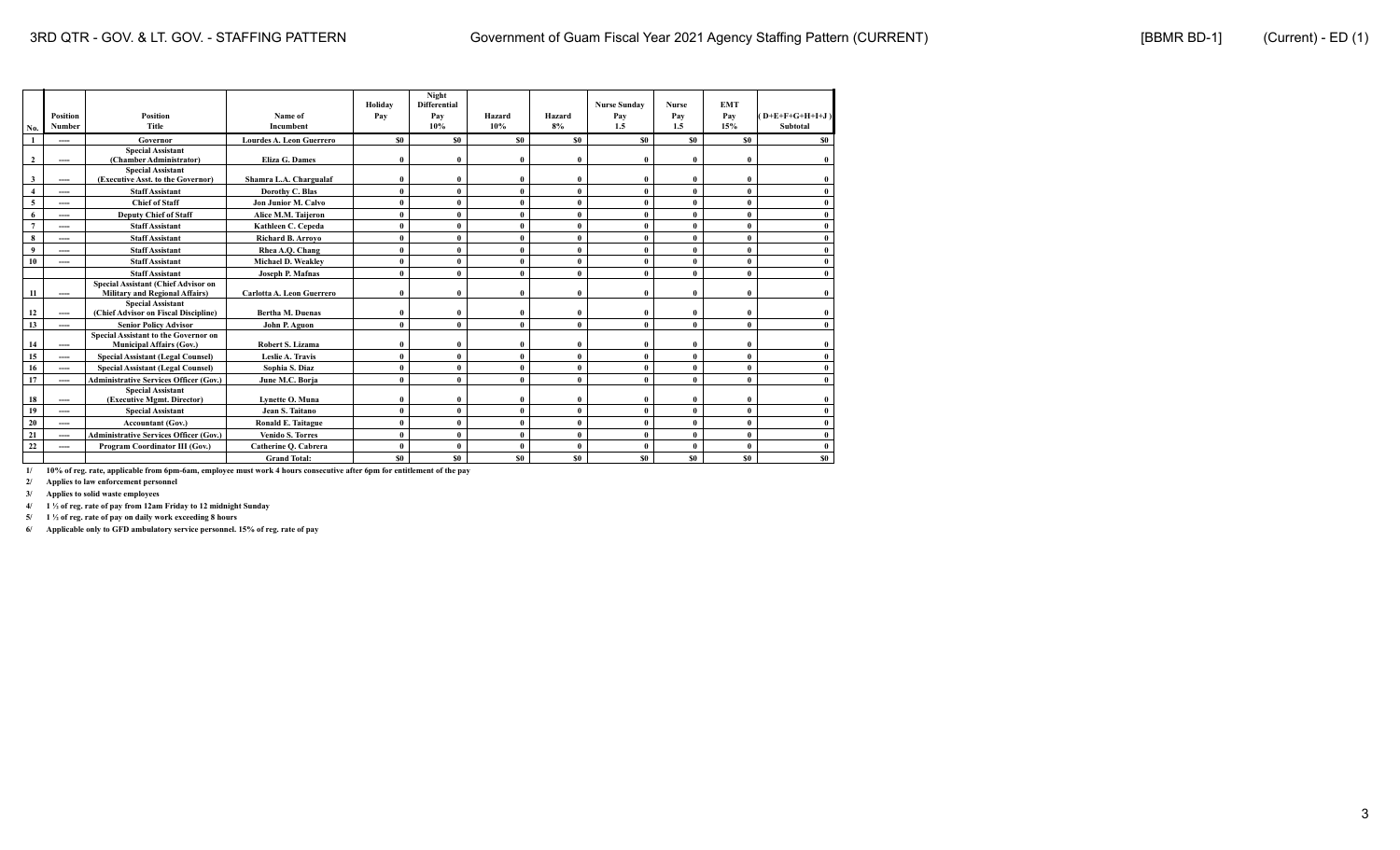# **FUNCTIONAL AREA: GENERAL GOVERNMENT DEPARTMENT/AGENCY: OFFICE OF I MAGA'HAGAN GUAHAN AND I SIGUNDO MAGA'LAHEN GUAHAN**

**PROGRAM:** EXECUTIVE DIRECTION

**FUND: GENERAL FUND 5100A210200GA001** 

**3RD QUARTER: JULY - SEPTEMBER 2021**

|          |                          |                                                                    |                                                     | <b>Input by Department</b> |                  |          |          |                          |           |                  |                  |                 |                        |                 |            | <b>Input by Department</b> |              |                       |                  |                     |
|----------|--------------------------|--------------------------------------------------------------------|-----------------------------------------------------|----------------------------|------------------|----------|----------|--------------------------|-----------|------------------|------------------|-----------------|------------------------|-----------------|------------|----------------------------|--------------|-----------------------|------------------|---------------------|
|          |                          |                                                                    |                                                     |                            |                  |          |          |                          |           |                  |                  |                 |                        |                 |            |                            |              |                       |                  |                     |
|          | (A)                      | (B)                                                                | (C)                                                 | (D)                        | (E)              | (F)      | (G)      | (H)                      | (1)       | (J)              | (K)              | (L)             | (M)                    | (N)             | (0)        | (P)                        | (Q)          | (R)                   | (S)              |                     |
|          |                          |                                                                    |                                                     |                            |                  |          |          | Increment                |           |                  |                  |                 |                        | <b>Benefits</b> |            |                            |              |                       |                  |                     |
|          | Position                 | <b>Position</b><br>Title 1/                                        | Name of                                             | Grade /                    |                  |          |          |                          |           | $(E+F+G+I)$      | Retirement       | Retire (DDI)    | <b>Social Security</b> | Medicare        | Life       | Medical                    | Dental       | <b>Total Benefits</b> | $(J+R)$          |                     |
| No.      | Number                   |                                                                    | Incumbent                                           | <b>Step</b>                | Salary           | Overtime | Special* | Date                     | Amt.      | <b>Subtotal</b>  | $(J * 26.97%)$   | $(S19.01*26PP)$ | $(6.2\% * J)$          | $(1.45\% * J)$  | 2l         | (Premium)                  | (Premium)    | $(K$ thru $O$ )       | <b>TOTAL</b>     |                     |
| 23       | $\overline{\phantom{a}}$ | <b>Personnel Specialist III (Gov.)</b>                             | Debra Jean M. Cruz                                  | $\cdots$                   | 45.014           |          |          | $\overline{\phantom{a}}$ |           | 45.014           | 12,140           | $\theta$        |                        | 653             | 187        | 4.673                      | 248          | 17,901                | 62.915           |                     |
| 24<br>25 | $\sim$                   | <b>Protocol Director (Gov.)</b><br><b>Staff Assistant</b>          | Jennifer L.J. Dulla<br><b>Catherine S.N. Flores</b> | ----                       | 55,000<br>60.000 |          |          | $\cdots$                 |           | 55,000<br>60.000 | 14,834<br>16,182 | 495<br>495      |                        | 798<br>870      | 187<br>187 | 1,790<br>7,284             | 248<br>281   | 18,352<br>25,299      | 73,352<br>85,299 |                     |
|          | $\sim$                   |                                                                    | <b>Marilyn P. Tablante</b>                          | ----                       | 31.076           |          |          | ----                     |           |                  | 8.381            | $\theta$        |                        |                 | 187        | 4.673                      | 248          | 13,940                |                  |                     |
| 26       | $\overline{\phantom{a}}$ | <b>Administrative Assistant (Gov.)</b><br><b>Special Assistant</b> |                                                     | ----                       |                  |          |          | $\cdots$                 |           | 31.076           |                  |                 |                        | 451             |            |                            |              |                       | 45,016           |                     |
| 27       | $\overline{\phantom{a}}$ | (Communications Director)                                          | Krystal J. Paco-San Agustin                         | $\cdots$                   | 75,000           |          |          | $\sim$                   |           | 75,000           | 20,228           | 495             |                        | 1,088           | 187        | 1,790                      | 248          | 24,036                | 99,036           |                     |
| 28       | ----                     | Digital Engagement Manager (Gov.)                                  | <b>Logan G. Reves</b>                               | $\cdots$                   | 65,000           |          |          | $\cdots$                 |           | 65,000           | 17.531           | 495             |                        | 943             | 187        | 1.790                      | 248          | 21.194                | 86,194           |                     |
| 29       | $\overline{\phantom{a}}$ | <b>Staff Assistant</b>                                             | Anton R. Ngata                                      | $\cdots$                   | 50,000           |          |          | $\overline{\phantom{a}}$ |           | 50,000           | 13,485           | 495             |                        | 725             | 187        | 11.917                     | 468          | 27,277                | 77,277           |                     |
| 30       | $\sim$                   | <b>Staff Assistant</b>                                             | <b>Michael R. Marriott</b>                          | ----                       | 45.014           |          |          | $\cdots$                 |           | 45,014           | 12,140           | 495             |                        | 653             | 187        |                            | $\mathbf{0}$ | 13,475                | 58,489           |                     |
| 31       | $\sim$                   | Program Coordinator II (Gov.)                                      | Chloe M. Weilbacher                                 | $\sim$                     | 40,762           |          |          | $\overline{\phantom{a}}$ |           | 40.762           | 10.994           | 495             |                        | 591             | 187        | 1,790                      | 248          | 14.305                | 55,067           |                     |
|          | $\sim$                   | Program Coordinator III (Gov.)                                     | Melinda A. Sanchez                                  | $\cdots$                   | 45.014           |          |          | $\overline{\phantom{a}}$ |           | 45,014           | 12,140           | 495             |                        | 653             | 187        | 7,284                      | 281          | 21.040                | 66,054           | 31/21 Resignation   |
|          |                          | <b>Staff Assistant</b>                                             | Tihu A. Lujan                                       | $\sim$                     | 45.014           |          |          | $\sim$                   |           | 45.014           | 12,140           | $\theta$        |                        | 653             | 187        | 4.673                      | 248          | 17,901                | 62,915           | 13/21               |
| 32       | $\sim$                   | <b>Special Assistant (Policy Director)</b>                         | Rikki R.O. Orsini                                   | $\cdots$                   | 75,000           |          |          | $\overline{\phantom{a}}$ |           | 75,000           | 20,228           | 495             |                        | 1.088           | 187        | 11.917                     | 468          | 34,383                | 109.383          |                     |
|          |                          | <b>Policy Analyst (Gov.)</b>                                       | Kehani P. Mendiola                                  | ----                       | 40.000           |          |          | $---$                    |           | 40.000           | 10,788           | 495             |                        | 580             | 187        |                            |              | 12.050                | 52,050           |                     |
|          |                          | <b>Research Assistant (Gov)</b>                                    | <b>Byron V. Blas</b>                                | $\sim$                     | 24,000           |          |          | $\sim$                   |           | 24,000           | 6.473            | 495             |                        | 348             | 187        | $\theta$                   | $\mathbf{0}$ | 7.503                 | 31,503           | 8/13/21 Resignation |
| 33       | $\sim$                   | <b>Central Files Administrator (Gov.)</b>                          | Jessica C. Cruz                                     | $\cdots$                   | 55,000           |          |          | $\overline{\phantom{a}}$ |           | 55,000           | 14,834           | $\theta$        |                        | 798             | 187        | 8.676                      | 344          | 24,839                | 79,839           |                     |
| 34       | $\sim$                   | Records Management Officer (Gov.)                                  | Lillian P. Kosaka                                   | ----                       | 50,000           |          |          | $\cdots$                 |           | 50,000           | 13,485           | $\theta$        |                        | 725             | 187        |                            | $\mathbf{0}$ | 14.397                | 64.397           |                     |
| 35       | $\overline{\phantom{a}}$ | <b>Staff Assistant</b>                                             | <b>Elaine V. Tajalle</b>                            | $\cdots$                   | 45.014           |          |          | $\cdots$                 |           | 45.014           | 12,140           | $\theta$        |                        | 653             | 187        | 11.917                     | 468          | 25.365                | 70,379           |                     |
|          |                          | <b>Maintenance Supervisor (Gov)</b>                                | Alejandro C. Rosalin                                |                            | 37,100           |          |          | ----                     |           | 37,100           | 10,006           | $\theta$        |                        | 538             | 187        | 8,676                      | 344          | 19,751                | 56,851           | 8/31/21 Retired     |
| 36       | $\sim$                   | <b>Administrative Aide (Gov.)</b>                                  | <b>Moises B. Gomez</b>                              | ----                       | 24,729           |          |          | ----                     |           | 24,729           | 6.669            | 495             |                        | 359             | 187        | 1,790                      | 248          | 9.748                 | 34,477           |                     |
| 37       | $\overline{\phantom{a}}$ | <b>Special Assistant</b><br>(Community Affairs Director)           | <b>Anthony B. Pangelinan</b>                        | $\cdots$                   | 65,000           |          |          | $\overline{\phantom{a}}$ |           | 65,000           | 17.531           |                 |                        | 943             | 187        | 7.284                      | 281          | 26,226                | 91.226           |                     |
| 38       | $\sim$                   | Program Coordinator IV (Gov.)                                      | Georgiana P. Rodrigues                              | ----                       | 50,000           |          |          | $\cdots$                 |           | 50,000           | 13,485           | 495             |                        | 725             | 187        | 7,281                      | 248          | 22,421                | 72,421           |                     |
| 39       | $\sim$                   | Program Coordinator IV (Gov.)                                      | <b>Benny C. Rosalin</b>                             | ----                       | 50,000           |          |          | ----                     |           | 50,000           | 13,485           | $\theta$        |                        | 725             | 187        |                            | $\bf{0}$     | 14.397                | 64,397           |                     |
| 40       | $\sim$                   | Program Coordinator III (Gov.)                                     | Mark M. Perez                                       | $\cdots$                   | 45.014           |          |          | $\cdots$                 |           | 45.014           | 12,140           | 495             |                        | 653             | 187        | 4.673                      | 248          | 18.396                | 63,410           |                     |
| 41       | ----                     | <b>Community Programs Officer (Gov.)</b>                           | Jose S.N. Chargualaf                                | ----                       | 37,100           |          |          | $---$                    |           | 37,100           | 10.006           | $\theta$        |                        | 538             | 187        | 8.676                      | 344          | 19.751                | 56,851           |                     |
| 42       | ----                     | <b>Community Relations Officer (Gov.)</b>                          | Naomi S.D. Aquiningoc                               | ----                       | 31,076           |          |          | $---$                    |           | 31.076           | 8.381            | $\theta$        |                        | 451             | 187        |                            | $\mathbf{0}$ | 9.019                 | 40.095           |                     |
| 43       | $\sim$                   | <b>Community Relations Officer (Gov.)</b>                          | <b>Ruth T. Aflague Blas</b>                         | ----                       | 31,076           |          |          | ----                     |           | 31.076           | 8.381            | 495             |                        | 451             | 187        |                            |              | 9.514                 | 40,590           |                     |
| 44       | $\overline{\phantom{a}}$ | <b>Community Relations Officer (Gov.)</b>                          | <b>Manuel B.L. Tiong</b>                            | ----                       | 31,076           |          |          | $\cdots$                 |           | 31,076           | 8.381            | 495             |                        | 451             | 187        |                            |              | 9.514                 | 40.590           |                     |
| 45       | $\overline{\phantom{a}}$ | <b>Community Program Aide II (Gov.)</b>                            | Alejandro R. Umbrero                                | ----                       | 24,729           |          |          | ----                     |           | 24,729           | 6.669            | 495             |                        | 359             | 187        |                            |              | 7.710                 | 32,439           |                     |
| 46       | ----                     | <b>Facilities Manager (Gov.)</b>                                   | Rommel M. Obispo                                    | ----                       | 60,000           |          |          | ----                     |           | 60.000           | 16,182           | 495             |                        | 870             | 187        |                            |              | 17,734                | 77,734           |                     |
|          |                          |                                                                    | Total:                                              | ----                       | \$1,332,808      | \$0      | -50      | $---$                    | <b>SO</b> | \$1,332,808      | \$359.459        | \$8.910         | \$0                    | \$19,333        | \$5.423    | \$118,554                  | \$5.759      | \$517.438             | \$1,850,246      |                     |

**\* Night Differential / Hazardous / Worker's Compensation / etc.**

**1/ Indicate "(LTA)" or "(Temp.)" next to Position Title (where applicable)**

|     |                          |                                 |                    |         | <b>Input by Department</b>    |              |        |                     |              |            |                   |
|-----|--------------------------|---------------------------------|--------------------|---------|-------------------------------|--------------|--------|---------------------|--------------|------------|-------------------|
|     |                          |                                 |                    |         | <b>Special Pay Categories</b> |              |        |                     |              |            |                   |
|     | (A)                      | (B)                             | (C)                | (D)     | E                             | (F           | (G)    | (H)                 | 1            |            | (K)               |
|     |                          |                                 |                    |         |                               | $\mathbf{v}$ |        | $\mathbf{A}$        |              | 6/         |                   |
|     |                          |                                 |                    | Holiday | Night<br><b>Differential</b>  |              |        | <b>Nurse Sunday</b> | <b>Nurse</b> | <b>EMT</b> |                   |
|     | Position                 | Position                        | Name of            | Pay     | Pay                           | Hazard       | Hazard | Pay                 | Pay          | Pay        | $(D+E+F+G+H+I+J)$ |
| No. | Number                   | Title                           | Incumbent          |         | 10%                           | 10%          | 8%     | 1.5                 | 1.5          | 15%        | Subtotal          |
| 23  | $\overline{\phantom{a}}$ | Personnel Specialist III (Gov.) | Debra Jean M. Cruz | \$0     | \$0                           | \$0          | \$0    |                     | \$0          | \$0        | S <sub>0</sub>    |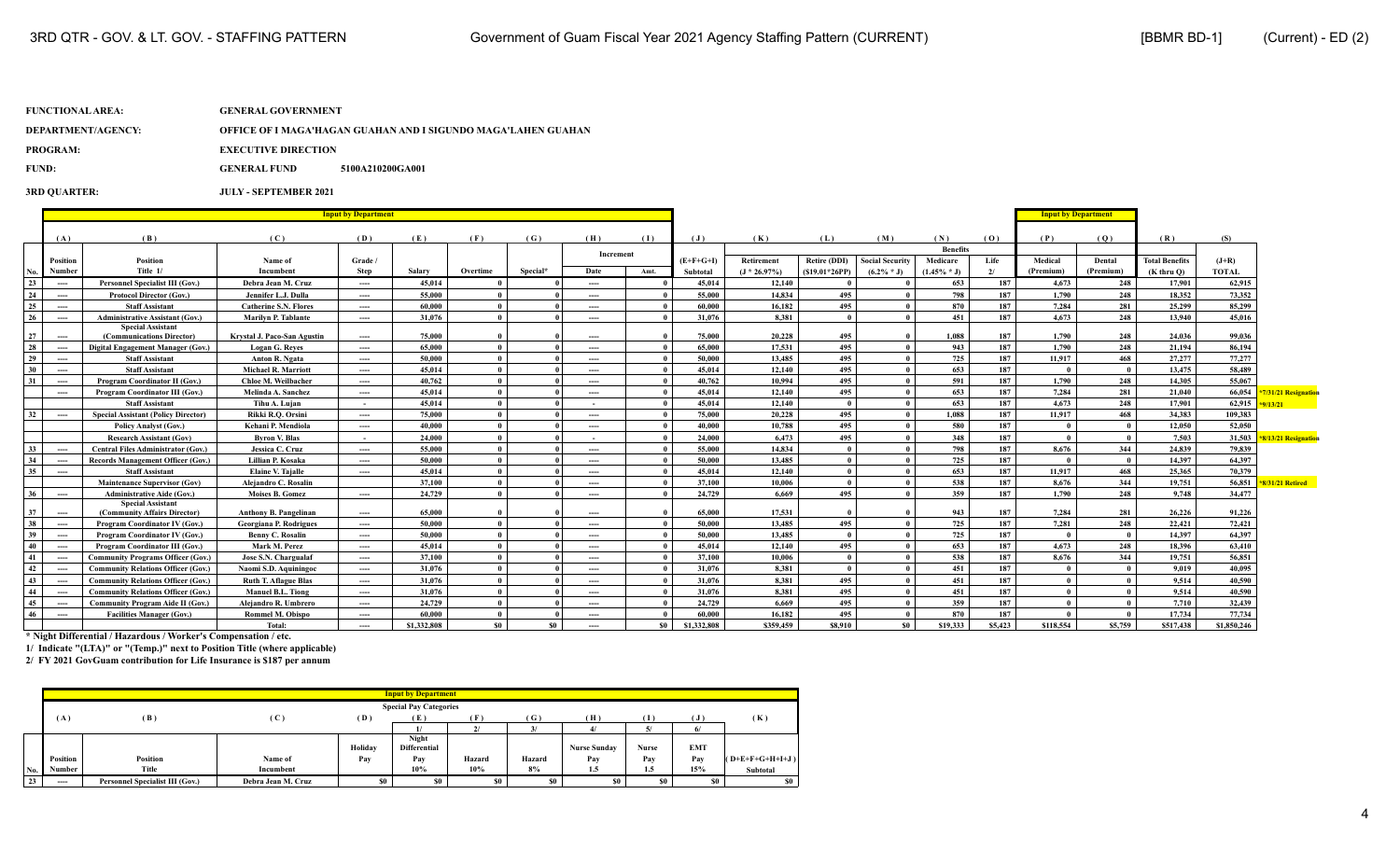|    | ---- | <b>Protocol Director (Gov.)</b>                          | Jennifer L.J. Dulla          | $\theta$     | $\theta$       |     |                | $\theta$     | $\mathbf{0}$   | $\mathbf{0}$ | $\mathbf{0}$   |
|----|------|----------------------------------------------------------|------------------------------|--------------|----------------|-----|----------------|--------------|----------------|--------------|----------------|
| 25 | ---- | <b>Staff Assistant</b>                                   | <b>Catherine S.N. Flores</b> | $\theta$     | $\theta$       |     |                |              | $\theta$       |              | $\mathbf{0}$   |
| 26 | ---- | <b>Administrative Assistant (Gov.)</b>                   | Marilyn P. Tablante          | $\theta$     | $\theta$       |     |                | $\theta$     | $\theta$       |              | $\bf{0}$       |
| 27 | ---- | <b>Special Assistant</b><br>(Communications Director)    | Krystal J. Paco-San Agustin  | $\theta$     | $\theta$       |     |                |              | $\mathbf{0}$   |              |                |
| 28 | ---- | Digital Engagement Manager (Gov.)                        | <b>Logan G. Reves</b>        | $\theta$     | $\theta$       |     |                |              | $\mathbf{0}$   | $\theta$     | $\mathbf{0}$   |
| 29 | ---- | <b>Staff Assistant</b>                                   | Anton R. Ngata               | $\theta$     | $\theta$       |     |                |              | $\theta$       |              | $\mathbf{0}$   |
| 30 | ---- | <b>Staff Assistant</b>                                   | <b>Michael R. Marriott</b>   | $\theta$     | $\theta$       |     |                |              | $\theta$       |              | $\mathbf{0}$   |
| 31 | ---- | Program Coordinator II (Gov.)                            | Chloe M. Weilbacher          | $\theta$     | $\theta$       |     |                |              |                |              | $\mathbf{0}$   |
| 32 | ---- | <b>Special Assistant (Policy Director)</b>               | Rikki R.Q. Orsini            | $\theta$     | $\theta$       |     |                |              | $\theta$       |              | $\mathbf{0}$   |
| 33 | ---- | <b>Central Files Administrator (Gov.)</b>                | Jessica C. Cruz              |              | $\theta$       |     |                | $\theta$     | $\theta$       |              | $\mathbf{0}$   |
| 34 | ---- | Records Management Officer (Gov.)                        | Lillian P. Kosaka            | $\theta$     | $\theta$       |     |                | $\theta$     | $\mathbf{0}$   |              | $\bf{0}$       |
| 35 | ---- | <b>Staff Assistant</b>                                   | <b>Elaine V. Taialle</b>     | $\theta$     | $\theta$       |     |                | $\theta$     | $\mathbf{0}$   |              | $\mathbf{0}$   |
| 36 | ---- | <b>Administrative Aide (Gov.)</b>                        | <b>Moises B. Gomez</b>       | $\mathbf{0}$ | $\theta$       |     |                |              | $\theta$       |              | $\bf{0}$       |
| 37 | ---- | <b>Special Assistant</b><br>(Community Affairs Director) | Anthony B. Pangelinan        | $\mathbf{0}$ | $\theta$       |     |                | $\mathbf{0}$ | $\theta$       |              |                |
| 38 | ---- | Program Coordinator IV (Gov.)                            | Georgiana P. Rodrigues       | $\theta$     | $\theta$       |     |                |              | $\theta$       |              | $\mathbf{0}$   |
| 39 | ---- | Program Coordinator IV (Gov.)                            | <b>Benny C. Rosalin</b>      | $\theta$     | $\theta$       |     |                |              | $\mathbf{0}$   | $\theta$     | $\mathbf{0}$   |
| 40 | ---- | Program Coordinator III (Gov.)                           | Mark M. Perez                | $\theta$     | $\theta$       |     |                |              | $\theta$       |              | $\mathbf{0}$   |
| 41 | ---- | <b>Community Programs Officer (Gov.)</b>                 | Jose S.N. Chargualaf         | $\theta$     | $\theta$       |     |                |              | $\theta$       |              | $\mathbf{0}$   |
| 42 | ---- | <b>Community Relations Officer (Gov.)</b>                | Naomi S.D. Aquiningoc        | $\theta$     | $\theta$       |     |                |              |                |              |                |
| 43 | ---- | <b>Community Relations Officer (Gov.)</b>                | <b>Ruth T. Aflague Blas</b>  | $\theta$     | $\theta$       |     |                |              | $\theta$       |              | $\mathbf{0}$   |
|    | ---- | <b>Community Relations Officer (Gov.)</b>                | <b>Manuel B.L. Tiong</b>     | $\theta$     | $\theta$       |     |                | $\theta$     | $\theta$       |              | $\mathbf{0}$   |
| 45 | ---- | <b>Community Program Aide II (Gov.)</b>                  | Alejandro R. Umbrero         | $\theta$     | $\theta$       |     |                | $\theta$     | $\theta$       |              | $\bf{0}$       |
| 46 | ---- | <b>Facilities Manager (Gov.)</b>                         | <b>Rommel M. Obispo</b>      | $\mathbf{0}$ | $\theta$       |     |                | $\theta$     | $\theta$       |              | $\theta$       |
|    |      |                                                          | <b>Grand Total:</b>          | \$0          | S <sub>0</sub> | \$0 | S <sub>0</sub> | SO.          | S <sub>0</sub> | \$0          | S <sub>0</sub> |

**2/ Applies to law enforcement personnel**

**3/ Applies to solid waste employees**

**4/ 1 ½ of reg. rate of pay from 12am Friday to 12 midnight Sunday**

**5/ 1 ½ of reg. rate of pay on daily work exceeding 8 hours**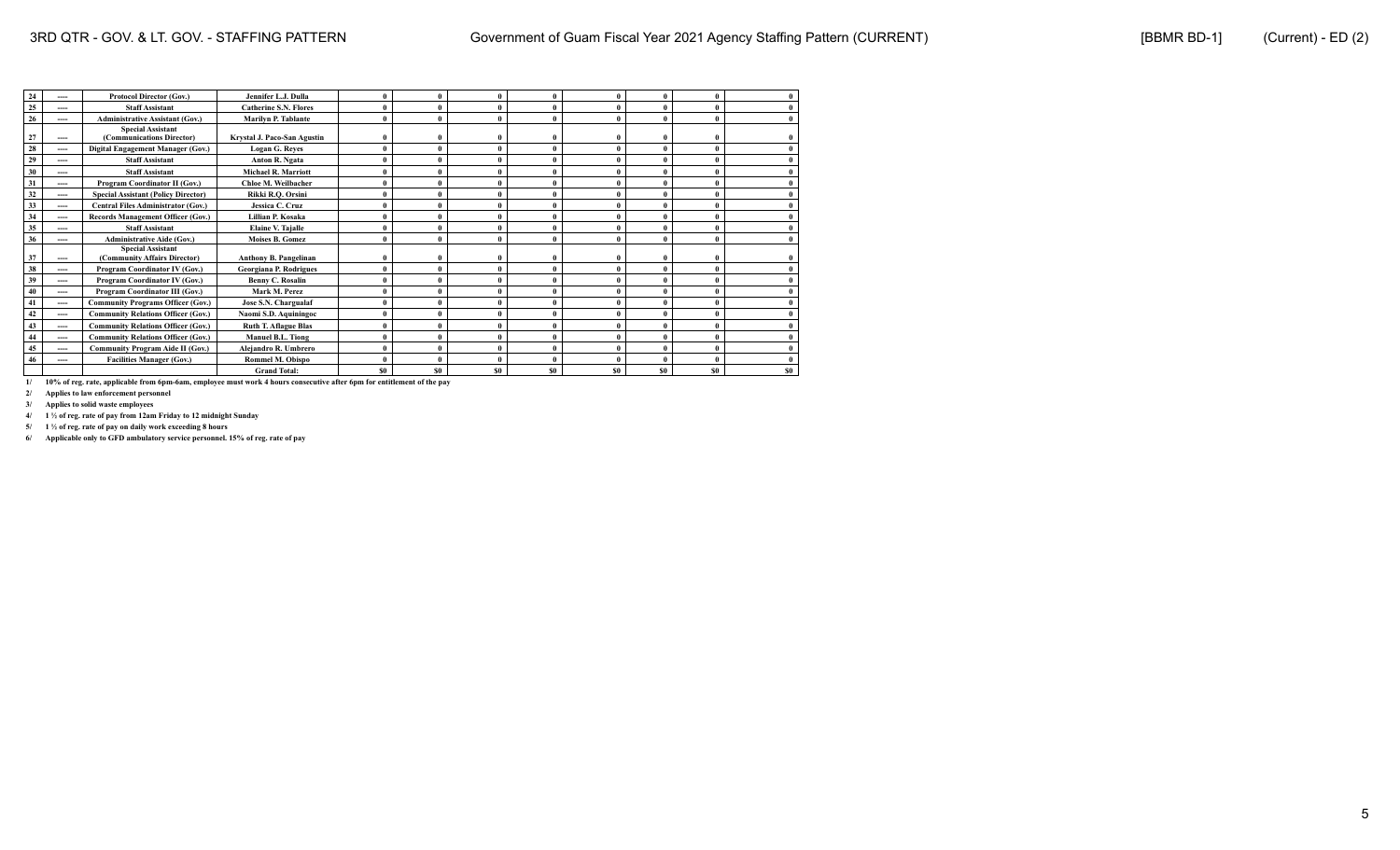| DEPARTMENT/AGENCY: | OFFICE OF I MAGA'HAGAN GUAHAN AND I SIGUNDO MAGA'LAHEN GUAHAN |
|--------------------|---------------------------------------------------------------|
|                    |                                                               |

**PROGRAM:** EXECUTIVE DIRECTION

**FUND: GENERAL FUND 5100A210200GA001** 

#### **3RD QUARTER: JULY - SEPTEMBER 2021**

|     |          |                                  |                               | <b>Input by Department</b>    |              |          |          |                               |       |                |                |                     |                        |                 |          | <b>Input by Department</b> |              |                       |              |
|-----|----------|----------------------------------|-------------------------------|-------------------------------|--------------|----------|----------|-------------------------------|-------|----------------|----------------|---------------------|------------------------|-----------------|----------|----------------------------|--------------|-----------------------|--------------|
|     | (A)      | (B)                              | (C)                           | (D)                           | (E)          | (F)      | (G)      | (H)                           | (1)   | $(\mathbf{J})$ | (K)            | (L)                 | (M)                    | (N)             | (0)      | (P)                        | (Q)          | (R)                   | (S)          |
|     |          |                                  |                               |                               |              |          |          | Increment                     |       |                |                |                     |                        | <b>Benefits</b> |          |                            |              |                       |              |
|     | Position | Position<br>Title 1/             | Name of<br>Incumbent          | Grade /                       |              |          |          |                               |       | $(E+F+G+I)$    | Retirement     | <b>Retire (DDI)</b> | <b>Social Security</b> | Medicare        | Life     | Medical                    | Dental       | <b>Total Benefits</b> | $(J+R)$      |
| No. | Number   |                                  |                               | <b>Step</b>                   | Salary       | Overtime | Special* | Date                          | Amt.  | Subtotal       | $(J * 26.97%)$ | $(S19.01*26PP)$     | $(6.2\% * J)$          | $(1.45\% * J)$  | 2/       | (Premium)                  | (Premium)    | $(K$ thru $O$ )       | <b>TOTAL</b> |
| 47  | ----     | <b>Maintenance Worker (Gov.)</b> | <b>Carmin Yosinao</b>         | $\hspace{1.5cm} \textbf{---}$ | 33,750       |          |          | $\hspace{1.5cm} \textbf{---}$ |       | 33,750         | 9,102          | 495                 |                        | 489             | 187      | 4,673                      | 248          | 15,194                | 48,944       |
| 48  | ----     | <b>Maintenance Worker (Gov.)</b> | Alfred A. Aguon               | $\cdots$                      | 26,520       |          |          | $\qquad \qquad \cdots$        |       | 26,520         | 7,152          |                     |                        | 385             | 187      | 8.676                      | 344          | 16,744                | 43,264       |
| 49  | $---$    | <b>Maintenance Worker (Gov.)</b> | Sean M. Scroggs               | $\hspace{1.5cm} \textbf{---}$ | 26,520       |          |          | $\qquad \qquad \cdots$        |       | 26,520         | 7,152          | 495                 |                        | 385             | 187      |                            |              | 8,219                 | 34,739       |
| 50  | ----     | Program Coordinator IV (Gov.)    | <b>Raymond Y. Blas</b>        | ----                          | 55,000       |          |          | $\hspace{1.5cm} \textbf{---}$ |       | 55,000         | 14,834         | $\mathbf{0}$        |                        | 798             | 187      |                            |              | 15,819                | 70,819       |
| 51  | ----     | <b>Staff Assistant</b>           | <b>Matthew P. Quinata</b>     | $\cdots$                      | 50,000       |          |          | $---$                         |       | 50,000         | 13,485         | $\mathbf{0}$        |                        | 725             | 187      | 1.790                      | 248          | 16,435                | 66,435       |
| 52  | ----     | <b>Staff Assistant</b>           | <b>William P. Taitingfong</b> | ----                          | 50,000       |          |          | $\cdots$                      |       | 50,000         | 13,485         | $\mathbf{0}$        | $\theta$               | 725             | 187      |                            | $\mathbf{a}$ | 14,397                | 64,397       |
| 53  | ----     | <b>Staff Assistant</b>           | <b>Bernice O. Torres</b>      | ----                          | 44,000       |          |          | ----                          |       | 44,000         | 11,867         | 495                 | $\theta$               | 638             | 187      |                            |              | 13,187                | 57,187       |
| 54  |          |                                  |                               |                               | $\theta$     |          |          | $\qquad \qquad \cdots$        |       |                | $\mathbf{0}$   |                     | $\theta$               |                 |          |                            |              |                       | $\mathbf{0}$ |
| 55  |          |                                  |                               |                               |              |          |          |                               |       | $\mathbf{0}$   | $\theta$       |                     |                        |                 |          |                            |              |                       | $\mathbf{0}$ |
| 56  |          |                                  |                               |                               | $\mathbf{0}$ |          |          |                               |       | $\mathbf{0}$   | $\theta$       | $\mathbf{0}$        | $\theta$               |                 |          |                            |              |                       | $\mathbf{0}$ |
| 57  |          |                                  |                               |                               | $\mathbf{0}$ |          |          |                               |       | $\mathbf{0}$   | $\mathbf{0}$   |                     | $\theta$               |                 |          |                            |              |                       | $\mathbf{0}$ |
| 58  |          |                                  |                               |                               | $\mathbf{0}$ |          |          |                               |       | $\mathbf{0}$   | $\theta$       |                     | $\theta$               |                 |          |                            |              |                       | $\mathbf{0}$ |
| 59  |          |                                  |                               |                               | $\theta$     |          |          |                               |       | $\mathbf{0}$   | $\theta$       |                     |                        |                 |          |                            |              |                       | $\mathbf{0}$ |
| 60  |          |                                  |                               |                               | $\theta$     |          |          |                               |       | $\mathbf{0}$   | $\theta$       | $\mathbf{0}$        | $\theta$               |                 |          |                            |              |                       | $\bf{0}$     |
| 61  |          |                                  |                               |                               | $\theta$     |          |          |                               |       | $\mathbf{0}$   | $\mathbf{0}$   |                     | $\theta$               |                 |          |                            |              |                       | $\theta$     |
| 62  |          |                                  |                               |                               | $\mathbf{a}$ |          |          |                               |       | $\mathbf{0}$   | $\theta$       |                     | $\theta$               |                 |          |                            |              |                       | $\mathbf{0}$ |
| 63  |          |                                  |                               |                               |              |          |          |                               |       | $\mathbf{0}$   | $\theta$       |                     |                        |                 |          |                            |              |                       | $\mathbf{0}$ |
| 64  |          |                                  |                               |                               | $\theta$     |          |          |                               |       | $\mathbf{0}$   | $\theta$       |                     | $\theta$               |                 |          |                            |              |                       | $\mathbf{0}$ |
| 65  |          |                                  |                               |                               |              |          |          |                               |       | $\mathbf{0}$   | $\theta$       |                     | $\theta$               |                 |          |                            |              |                       |              |
| 66  |          |                                  |                               |                               |              |          |          |                               |       | $\mathbf{0}$   | $\theta$       |                     |                        |                 |          |                            |              |                       |              |
| 67  |          |                                  |                               |                               |              |          |          |                               |       | $\mathbf{0}$   | $\theta$       |                     |                        |                 |          |                            |              |                       | $\theta$     |
| 68  |          |                                  |                               |                               |              |          |          |                               |       | $\mathbf{a}$   | $\theta$       |                     |                        |                 |          |                            |              |                       | $\mathbf{0}$ |
| 69  |          |                                  |                               |                               |              |          |          |                               |       | $\mathbf{0}$   | $\theta$       |                     | $\theta$               |                 |          |                            |              |                       | $\theta$     |
| 70  |          |                                  |                               |                               |              |          |          |                               |       | $\mathbf{a}$   | $\theta$       |                     | $\mathbf{a}$           |                 |          |                            |              |                       | $\theta$     |
| 71  |          |                                  |                               |                               |              |          |          |                               |       |                | $\theta$       |                     | $\mathbf{0}$           |                 |          |                            | $\theta$     |                       |              |
|     |          |                                  | Total:                        | ----                          | \$285,790    | \$0      | \$0      | $\qquad \qquad \cdots$        | - \$0 | \$285,790      | \$77,077       | \$1,485             | <b>SO</b>              | \$4,145         | \$1,309  | \$15,139                   | \$840        | \$99,995              | \$385,785    |
|     |          |                                  | <b>Grand Total:</b>           | ----                          | \$3,459,858  | $\$0$    | \$0      | $---$                         | - \$0 | \$3,459,858    | \$908,856      | \$18,810            | \$0                    | \$50,182        | \$11,594 | \$239,998                  | \$12,796     | \$1,242,236           | \$4,702,094  |

**\* Night Differential / Hazardous / Worker's Compensation / etc.**

**1/ Indicate "(LTA)" or "(Temp.)" next to Position Title (where applicable)**

|         |                 |          |           |         | <b>Input by Department</b>    |        |        |                     |       |            |                   |
|---------|-----------------|----------|-----------|---------|-------------------------------|--------|--------|---------------------|-------|------------|-------------------|
|         |                 |          |           |         | <b>Special Pay Categories</b> |        |        |                     |       |            |                   |
|         | (A)             | (B)      | (C)       | (D)     | E                             | œ      | ( G )  | (H)                 | Œ     | J)         | (K)               |
|         |                 |          |           |         |                               |        |        |                     | v.    | 6/         |                   |
|         |                 |          |           |         | <b>Night</b>                  |        |        |                     |       |            |                   |
|         |                 |          |           | Holiday | <b>Differential</b>           |        |        | <b>Nurse Sunday</b> | Nurse | <b>EMT</b> |                   |
|         | <b>Position</b> | Position | Name of   | Pay     | Pay                           | Hazard | Hazard | Pav                 | Pav   | Pav        | $(D+E+F+G+H+I+J)$ |
| $N_0$ . | Number          | Title    | Incumbent |         | 10%                           | 10%    | 8%     | 1.5                 | 1.5   | 15%        | Subtotal          |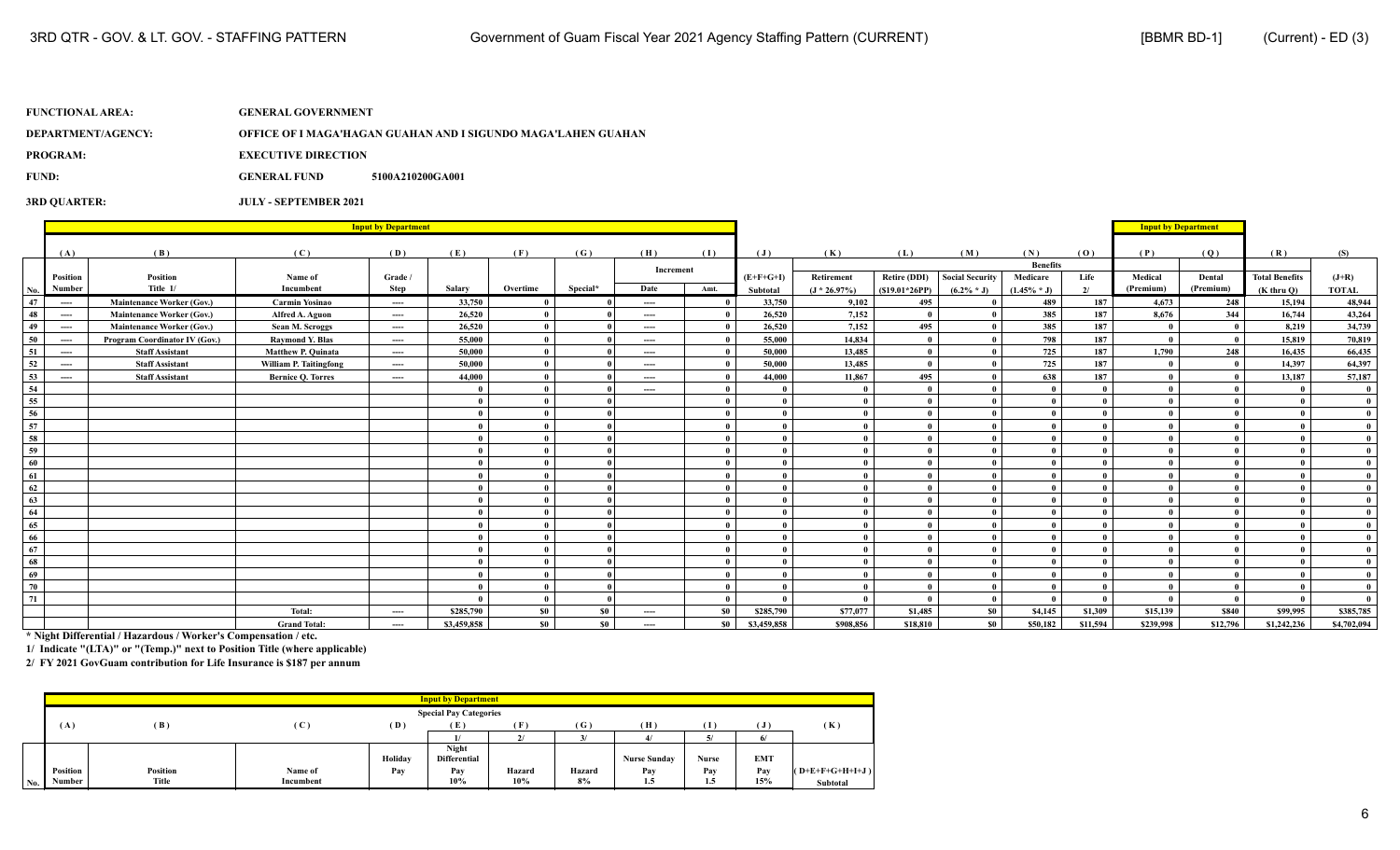| 47 | ----     | <b>Maintenance Worker (Gov.)</b> | Carmin Yosinao           | \$0      | \$0\$          | \$0            | \$0          | \$0      | \$0          | \$0            | \$0       |
|----|----------|----------------------------------|--------------------------|----------|----------------|----------------|--------------|----------|--------------|----------------|-----------|
| 48 | ----     | <b>Maintenance Worker (Gov.)</b> | Alfred A. Aguon          |          | $\mathbf{0}$   |                | $\mathbf{0}$ | $\theta$ |              |                |           |
| 49 | $\cdots$ | <b>Maintenance Worker (Gov.)</b> | Sean M. Scroggs          | $\theta$ | $\mathbf{0}$   | 0              | $\mathbf{0}$ | $\theta$ | $\mathbf{0}$ |                |           |
| 50 | ----     | Program Coordinator IV (Gov.)    | <b>Raymond Y. Blas</b>   | $\theta$ | $\theta$       | 0              | $\mathbf{0}$ | $\theta$ | $\mathbf{0}$ |                |           |
| 51 | ----     | <b>Staff Assistant</b>           | Matthew P. Quinata       | $\theta$ | $\bf{0}$       | ſ              | $\bf{0}$     | $\theta$ | $\mathbf{0}$ |                |           |
| 52 | ----     | <b>Staff Assistant</b>           | William P. Taitingfong   | $\theta$ | $\mathbf{0}$   | ſ              | $\theta$     | $\theta$ | 0            |                |           |
| 53 | ----     | <b>Staff Assistant</b>           | <b>Bernice Q. Torres</b> | $\theta$ | $\bf{0}$       | O              | $\mathbf{0}$ | $\theta$ | $\mathbf{0}$ |                |           |
| 54 |          |                                  |                          | $\theta$ | $\mathbf{0}$   | 0              | $\mathbf{0}$ |          | $\theta$     |                |           |
| 55 |          |                                  |                          |          | $\bf{0}$       |                | $\mathbf{0}$ |          | $\mathbf{0}$ |                |           |
| 56 |          |                                  |                          |          | $\bf{0}$       | 0              | $\bf{0}$     | $\theta$ | $\mathbf{0}$ |                |           |
| 57 |          |                                  |                          | $\theta$ | $\bf{0}$       | 0              | $\mathbf{0}$ | $\theta$ | $\bf{0}$     |                |           |
| 58 |          |                                  |                          |          | $\mathbf{0}$   |                | $\bf{0}$     | $\theta$ | $\Omega$     |                |           |
| 59 |          |                                  |                          | $\theta$ | $\theta$       | O              | $\mathbf{0}$ | $\theta$ | $\theta$     | 0              |           |
| 60 |          |                                  |                          |          | $\mathbf{0}$   | 0              | $\mathbf{0}$ | $\theta$ | $\theta$     |                |           |
| 61 |          |                                  |                          |          | $\bf{0}$       | 0              | $\bf{0}$     |          | 0            |                |           |
| 62 |          |                                  |                          | $\Omega$ | $\bf{0}$       | O              | $\mathbf{0}$ | $\theta$ | $\bf{0}$     |                |           |
| 63 |          |                                  |                          |          | $\bf{0}$       | 0              | $\bf{0}$     | $\theta$ | $\mathbf{0}$ |                |           |
| 64 |          |                                  |                          | $\Omega$ | $\theta$       | ſ              | $\mathbf{0}$ | $\theta$ | $\mathbf{0}$ |                |           |
| 65 |          |                                  |                          | $\theta$ | $\theta$       | ſ              | $\mathbf{0}$ | $\theta$ | $\theta$     |                |           |
| 66 |          |                                  |                          | $\theta$ | $\theta$       | O              | $\mathbf{0}$ | $\theta$ | $\theta$     |                |           |
| 67 |          |                                  |                          | $\Omega$ | $\bf{0}$       | 0              | $\mathbf{0}$ | $\theta$ | $\theta$     |                |           |
| 68 |          |                                  |                          |          | $\bf{0}$       | 0              | $\bf{0}$     |          | 0            |                |           |
| 69 |          |                                  |                          |          | $\bf{0}$       | 0              | $\bf{0}$     | $\theta$ | $\bf{0}$     |                |           |
| 70 |          |                                  |                          | $\theta$ | $\bf{0}$       | 0              | $\bf{0}$     | $\theta$ | $\theta$     |                |           |
| 71 |          |                                  |                          |          | $\theta$       |                | $\mathbf{0}$ | $\theta$ | $\theta$     |                |           |
|    |          |                                  | <b>Grand Total:</b>      | \$0      | S <sub>0</sub> | S <sub>0</sub> | \$0          | \$0      | \$0          | S <sub>0</sub> | <b>SO</b> |

**2/ Applies to law enforcement personnel**

**3/ Applies to solid waste employees**

**4/ 1 ½ of reg. rate of pay from 12am Friday to 12 midnight Sunday**

**5/ 1 ½ of reg. rate of pay on daily work exceeding 8 hours**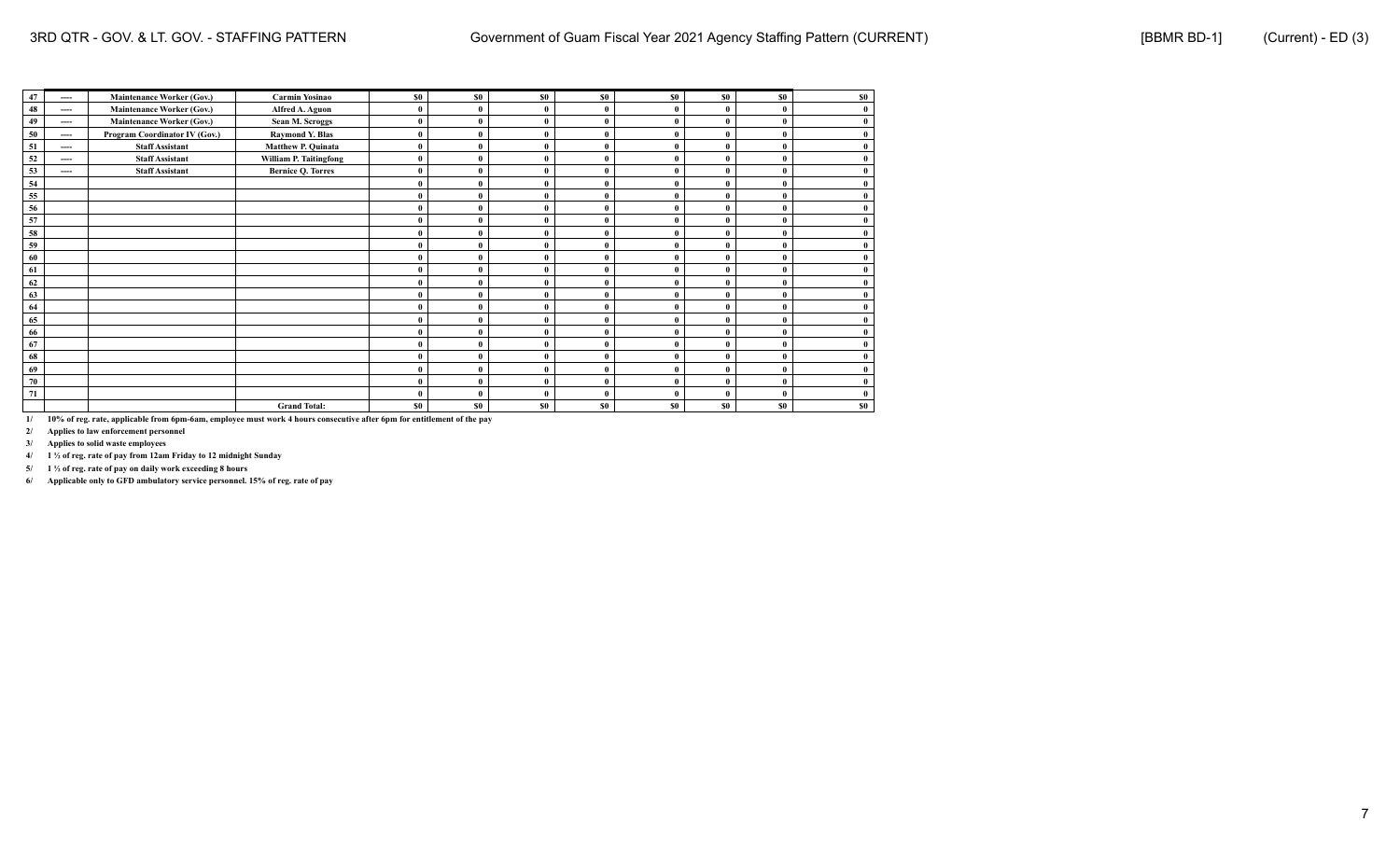**DEPARTMENT/AGENCY: OFFICE OF I MAGA'HAGAN GUAHAN AND I SIGUNDO MAGA'LAHEN GUAHAN**

**PROGRAM: GUAM LIAISON OFFICE**

**FUND: GENERAL FUND 5100A210200LG009** 

**3RD QUARTER: JULY - SEPTEMBER 2021**

|                                         |                           |                            |                       | <b>Input by Department</b> |           |              |           |           |      |                |                |                     |                        |                 |              | <b>Input by Department</b> |                     |                       |              |
|-----------------------------------------|---------------------------|----------------------------|-----------------------|----------------------------|-----------|--------------|-----------|-----------|------|----------------|----------------|---------------------|------------------------|-----------------|--------------|----------------------------|---------------------|-----------------------|--------------|
|                                         |                           |                            |                       |                            |           |              |           |           |      |                |                |                     |                        |                 |              |                            |                     |                       |              |
|                                         | (A)                       | (B)                        | (C)                   | (D)                        | (E)       | (F)          | (G)       | (H)       | (1)  | $(\mathbf{J})$ | (K)            | (L)                 | (M)                    | (N)             | (0)          | (P)                        | (Q)                 | (R)                   | (S)          |
|                                         |                           |                            |                       |                            |           |              |           | Increment |      |                |                |                     |                        | <b>Benefits</b> |              |                            |                     |                       |              |
|                                         | Position<br><b>Number</b> | Position<br>Title 1/       | Name of<br>Incumbent  | Grade /<br>Step            | Salary    | Overtime     | Special*  | Date      | Amt. | $(E+F+G+I)$    | Retirement     | <b>Retire (DDI)</b> | <b>Social Security</b> | Medicare        | Life         | Medical<br>(Premium)       | Dental<br>(Premium) | <b>Total Benefits</b> | $(J+R)$      |
| No.                                     |                           | <b>Special Assistant</b>   |                       |                            |           |              |           |           |      | Subtotal       | $(J * 26.97%)$ | $(S19.01*26PP)$     | $(6.2\% * J)$          | $(1.45\% * J)$  | 2/           |                            |                     | $(K$ thru $Q$ )       | <b>TOTAL</b> |
| $\overline{1}$                          | $-$                       | (Washington, D.C. Liaison) | Madeleine Z. Bordallo | ----                       | \$50,000  | \$0          | <b>SO</b> | $---$     | \$0  | \$50,000       | \$13,485       | \$495               | \$0                    | \$725           | <b>SO</b>    | SO.                        | \$0                 | \$14,705              | \$64,705     |
| $\frac{2}{\sqrt{2}}$                    | $\cdots$                  | <b>Staff Assistant</b>     | Rosanna M. Mantanona  | ----                       | 60,000    | $\bf{0}$     |           | ----      | - 0  | 60,000         | 16,182         | 495                 | $\theta$               | 870             | 187          | 11,917                     | 468                 | 30,119                | 90,119       |
| $\overline{\mathbf{3}}$                 |                           |                            |                       |                            |           | $\mathbf{0}$ |           |           |      |                |                |                     |                        |                 | $\mathbf{a}$ |                            |                     | $\mathbf{0}$          | $\mathbf{0}$ |
|                                         |                           |                            |                       |                            |           | - 0          |           |           |      |                |                |                     |                        |                 | $\mathbf{0}$ |                            |                     |                       | $\mathbf{0}$ |
| $\frac{4}{5}$                           |                           |                            |                       |                            |           | - 0          |           |           |      |                |                |                     |                        |                 | $\mathbf{a}$ |                            |                     | $\theta$              | $\mathbf{0}$ |
| $\frac{6}{7}$                           |                           |                            |                       |                            |           | $\mathbf{0}$ |           |           |      |                |                |                     |                        |                 | - 0          |                            |                     |                       | $\mathbf{0}$ |
|                                         |                           |                            |                       |                            |           | $\mathbf{0}$ |           |           |      |                |                |                     |                        |                 | $\mathbf{0}$ |                            |                     |                       | $\mathbf{0}$ |
| $\begin{array}{c}\n8 \\ 9\n\end{array}$ |                           |                            |                       |                            |           | $\mathbf{0}$ |           |           |      |                |                |                     |                        |                 | $\mathbf{a}$ |                            |                     |                       | $\mathbf{0}$ |
|                                         |                           |                            |                       |                            |           | $\mathbf{0}$ |           |           |      |                | $\mathbf{a}$   |                     |                        |                 | $\mathbf{a}$ |                            |                     |                       | $\mathbf{0}$ |
| 10                                      |                           |                            |                       |                            |           | $\mathbf{0}$ |           |           |      |                |                |                     |                        |                 | $\mathbf{0}$ |                            |                     | $\theta$              | $\theta$     |
| 11                                      |                           |                            |                       |                            |           | $\mathbf{a}$ |           |           |      |                |                |                     |                        |                 | $\mathbf{a}$ |                            |                     |                       | $\mathbf{0}$ |
| 12                                      |                           |                            |                       |                            |           | $\mathbf{0}$ |           |           |      |                |                |                     |                        |                 | $\mathbf{a}$ |                            |                     |                       | $\mathbf{0}$ |
| 13                                      |                           |                            |                       |                            |           | $\mathbf{0}$ |           |           |      |                |                |                     |                        |                 |              |                            |                     |                       | $\mathbf{0}$ |
| 14                                      |                           |                            |                       |                            |           | $\mathbf{0}$ |           |           |      |                |                |                     |                        |                 | $\mathbf{a}$ |                            |                     |                       | $\mathbf{0}$ |
| 15                                      |                           |                            |                       |                            |           | $\mathbf{0}$ |           |           |      |                |                |                     |                        |                 | $\mathbf{a}$ |                            |                     |                       | $\mathbf{0}$ |
| 16<br>—                                 |                           |                            |                       |                            |           | $\mathbf{0}$ |           |           |      |                |                |                     | $\theta$               |                 | $\mathbf{a}$ |                            |                     |                       | $\mathbf{0}$ |
| 17                                      |                           |                            |                       |                            |           | $\mathbf{0}$ |           |           |      |                |                |                     | -0                     |                 | $\mathbf{a}$ |                            |                     |                       | $\theta$     |
| 18                                      |                           |                            |                       |                            |           | $\mathbf{0}$ |           |           |      |                |                |                     | $\theta$               |                 | $\mathbf{a}$ |                            |                     |                       | $\mathbf{0}$ |
|                                         |                           |                            |                       |                            |           | - 0          |           |           |      |                |                |                     |                        |                 | $\mathbf{a}$ |                            |                     |                       | $\mathbf{0}$ |
| $\frac{19}{20}$                         |                           |                            |                       |                            |           | $\mathbf{0}$ |           |           |      |                |                |                     | $\theta$               |                 | $\mathbf{a}$ |                            |                     |                       | $\mathbf{0}$ |
|                                         |                           |                            |                       |                            |           | $\mathbf{0}$ |           |           |      |                |                |                     | -0                     |                 |              |                            |                     |                       | $\mathbf{0}$ |
| $\frac{21}{22}$                         |                           |                            |                       |                            |           | $\mathbf{0}$ |           |           |      |                |                |                     |                        |                 | $\mathbf{a}$ |                            |                     |                       | $\mathbf{0}$ |
| $\frac{23}{24}$                         |                           |                            |                       |                            |           | $\mathbf{0}$ |           |           |      |                |                |                     |                        |                 | $\mathbf{a}$ |                            |                     |                       | $\mathbf{0}$ |
|                                         |                           |                            |                       |                            |           | $\mathbf{0}$ |           |           |      |                |                |                     |                        |                 | - 0          |                            |                     | - 0                   | $\theta$     |
| $\overline{25}$                         |                           |                            |                       |                            |           | $\mathbf{0}$ |           |           |      |                |                |                     | - 0                    |                 | $\mathbf{a}$ |                            |                     | $\theta$              | $\theta$     |
|                                         |                           |                            | <b>Grand Total:</b>   | $---$                      | \$110,000 | \$0          | $\$0$     | ----      | \$0  | \$110,000      | \$29,667       | \$990               | \$0                    | \$1,595         | \$187        | \$11,917                   | \$468               | \$44,824              | \$154,824    |

**\* Night Differential / Hazardous / Worker's Compensation / etc.**

**1/ Indicate "(LTA)" or "(Temp.)" next to Position Title (where applicable)**

|     |          |          |                |         | <b>Input by Department</b>    |           |              |                     |       |            |                   |
|-----|----------|----------|----------------|---------|-------------------------------|-----------|--------------|---------------------|-------|------------|-------------------|
|     |          |          |                |         | <b>Special Pay Categories</b> |           |              |                     |       |            |                   |
|     | (A)      | (B)      | $(\mathbf{C})$ | (D)     | (E)                           | Έ         | $\mathbf{G}$ | (H)                 | T     |            | (K)               |
|     |          |          |                |         |                               | $\bullet$ | 3/           |                     | v.    |            |                   |
|     |          |          |                |         | Night                         |           |              |                     |       |            |                   |
|     |          |          |                | Holiday | <b>Differential</b>           |           |              | <b>Nurse Sunday</b> | Nurse | <b>EMT</b> |                   |
|     | Position | Position | Name of        | Pay     | Pay                           | Hazard    | Hazard       | Pay                 | Pay   | Pav        | $(O+E+F+G+H+I+J)$ |
| No. | Number   | Title    | Incumbent      |         | 10%                           | 10%       | 8%           | 1.5                 | 1.5   | 15%        | <b>Subtotal</b>   |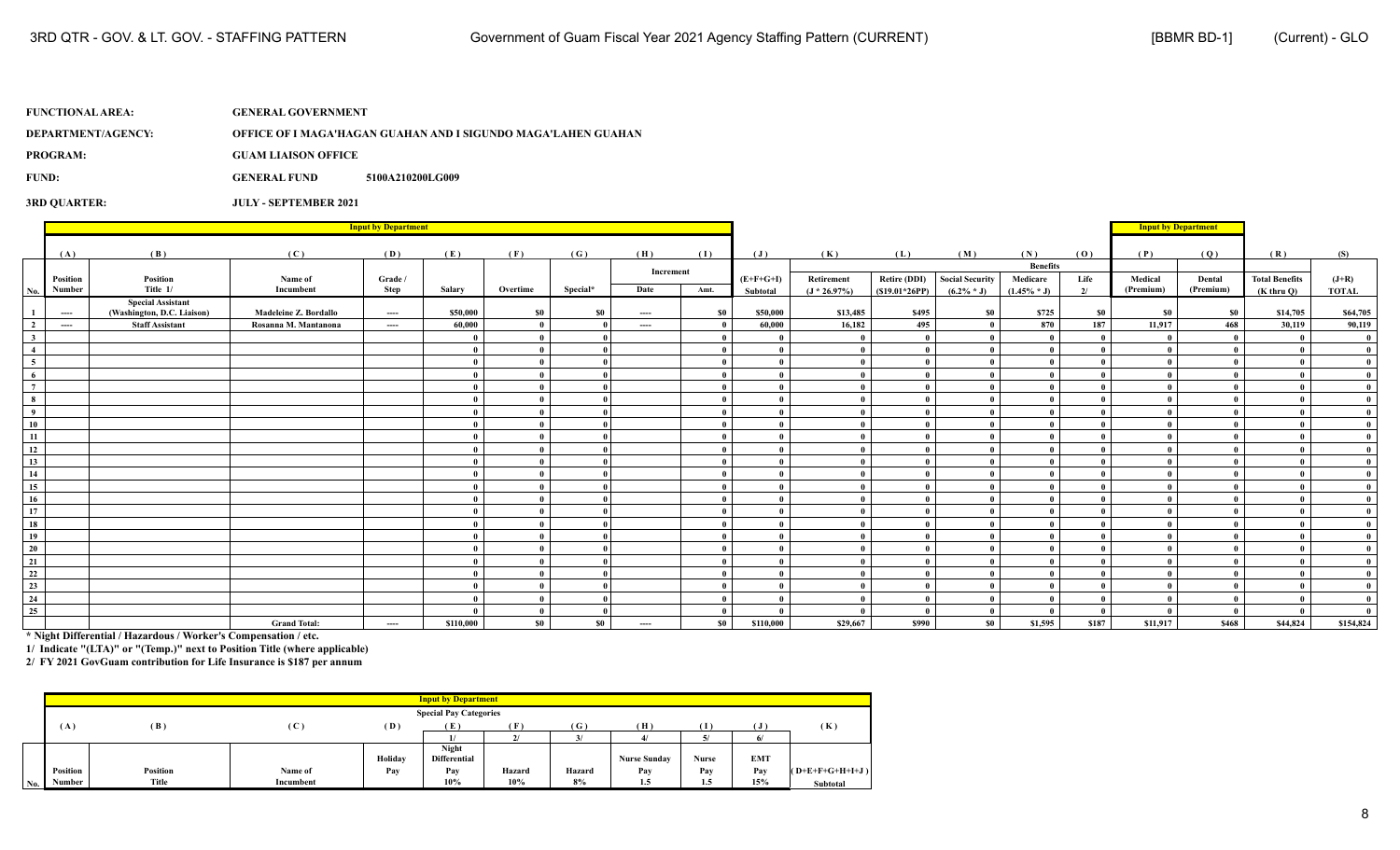|                         |      | <b>Special Assistant</b>   |                       |          |              |          |              |              |                  |              |     |
|-------------------------|------|----------------------------|-----------------------|----------|--------------|----------|--------------|--------------|------------------|--------------|-----|
| 1                       | ---- | (Washington, D.C. Liaison) | Madeleine Z. Bordallo | \$0      | \$0          | \$0      | \$0          | \$0          | \$0              | \$0          | \$0 |
| $\overline{2}$          | ---- | <b>Staff Assistant</b>     | Rosanna M. Mantanona  | $\bf{0}$ | $\mathbf{0}$ | $\bf{0}$ | $\mathbf{0}$ | $\theta$     | $\mathbf{0}$     | $\bf{0}$     |     |
| $\mathbf{3}$            |      |                            |                       | $\bf{0}$ | $\theta$     | $\bf{0}$ | ſ            | $\bf{0}$     | $\mathbf 0$      | $\bf{0}$     |     |
| $\overline{4}$          |      |                            |                       | $\bf{0}$ | $\theta$     | $\bf{0}$ | ſ            | 0            | $\mathbf{0}$     | $\mathbf{0}$ |     |
| $\overline{\mathbf{5}}$ |      |                            |                       | $\bf{0}$ | $\mathbf{0}$ | $\bf{0}$ | $\mathbf{0}$ | $\bf{0}$     | $\mathbf{0}$     | $\mathbf{0}$ |     |
| 6                       |      |                            |                       | $\bf{0}$ | $\mathbf{0}$ | $\bf{0}$ | $\mathbf{0}$ | $\mathbf{0}$ | $\theta$         | $\bf{0}$     |     |
| $\overline{7}$          |      |                            |                       | $\theta$ | $\theta$     | $\bf{0}$ | $\theta$     | $\theta$     | $\mathbf 0$      | $\mathbf{0}$ |     |
| 8                       |      |                            |                       | $\bf{0}$ | $\mathbf{0}$ | $\bf{0}$ | ſ            | $\mathbf{0}$ | $\mathbf 0$      | $\mathbf{0}$ |     |
| 9                       |      |                            |                       | $\bf{0}$ | $\mathbf{0}$ | $\theta$ | $\mathbf{0}$ | $\theta$     | $\theta$         | $\mathbf{0}$ |     |
| 10                      |      |                            |                       | $\bf{0}$ | $\mathbf{0}$ | $\bf{0}$ | $\mathbf{0}$ | $\bf{0}$     | $\boldsymbol{0}$ | $\bf{0}$     |     |
| 11                      |      |                            |                       | $\bf{0}$ | $\mathbf{0}$ | $\bf{0}$ | $\mathbf{0}$ | $\bf{0}$     | $\mathbf{0}$     | $\bf{0}$     |     |
| 12                      |      |                            |                       | $\bf{0}$ | $\theta$     | $\bf{0}$ | $\mathbf{0}$ | $\bf{0}$     | $\mathbf 0$      | $\bf{0}$     |     |
| 13                      |      |                            |                       | $\bf{0}$ | $\theta$     | $\bf{0}$ | O            | 0            | $\mathbf{0}$     | $\mathbf{0}$ |     |
| 14                      |      |                            |                       | $\bf{0}$ | $\mathbf{0}$ | $\bf{0}$ | $\mathbf{0}$ | $\bf{0}$     | $\mathbf{0}$     | $\bf{0}$     |     |
| 15                      |      |                            |                       | $\theta$ | $\mathbf{0}$ | $\bf{0}$ | $\mathbf{0}$ | $\mathbf{0}$ | $\mathbf{0}$     | $\bf{0}$     |     |
| 16                      |      |                            |                       | $\bf{0}$ | $\theta$     | $\bf{0}$ | $\theta$     | $\theta$     | $\theta$         | $\mathbf{0}$ |     |
| 17                      |      |                            |                       | $\bf{0}$ | $\theta$     | $\bf{0}$ |              | $\bf{0}$     | $\mathbf 0$      | $\theta$     |     |
| 18                      |      |                            |                       | $\bf{0}$ | $\mathbf{0}$ | $\theta$ | $\mathbf{0}$ | 0            | $\mathbf{0}$     | $\mathbf{0}$ |     |
| 19                      |      |                            |                       | $\bf{0}$ | $\mathbf{0}$ | $\bf{0}$ | $\mathbf{0}$ | $\mathbf{0}$ | $\boldsymbol{0}$ | $\bf{0}$     |     |
| 20                      |      |                            |                       | $\bf{0}$ | $\mathbf{0}$ | $\bf{0}$ | $\mathbf{0}$ | $\bf{0}$     | $\mathbf{0}$     | $\bf{0}$     |     |
| 21                      |      |                            |                       | $\bf{0}$ | $\theta$     | $\bf{0}$ | $\mathbf{0}$ |              | $\mathbf 0$      | $\theta$     |     |
| 22                      |      |                            |                       | $\bf{0}$ | $\theta$     | $\bf{0}$ | ſ            | $\theta$     | $\theta$         | $\theta$     |     |
| $\frac{23}{2}$          |      |                            |                       | $\bf{0}$ | $\mathbf{0}$ | $\bf{0}$ | $\mathbf{0}$ | $\bf{0}$     | $\mathbf{0}$     | $\mathbf{0}$ |     |
| 24                      |      |                            |                       | $\bf{0}$ | $\mathbf{0}$ | $\bf{0}$ | $\mathbf{0}$ | $\bf{0}$     | $\theta$         | $\bf{0}$     |     |
| $\overline{25}$         |      |                            |                       | $\theta$ | $\mathbf{0}$ | $\bf{0}$ | $\mathbf{0}$ | $\mathbf{0}$ | $\theta$         | $\mathbf{0}$ |     |
|                         |      |                            | <b>Grand Total:</b>   | \$0      | \$0          | \$0      | \$0          | \$0          | \$0              | \$0          | \$0 |

**2/ Applies to law enforcement personnel**

**3/ Applies to solid waste employees**

**4/ 1 ½ of reg. rate of pay from 12am Friday to 12 midnight Sunday**

**5/ 1 ½ of reg. rate of pay on daily work exceeding 8 hours**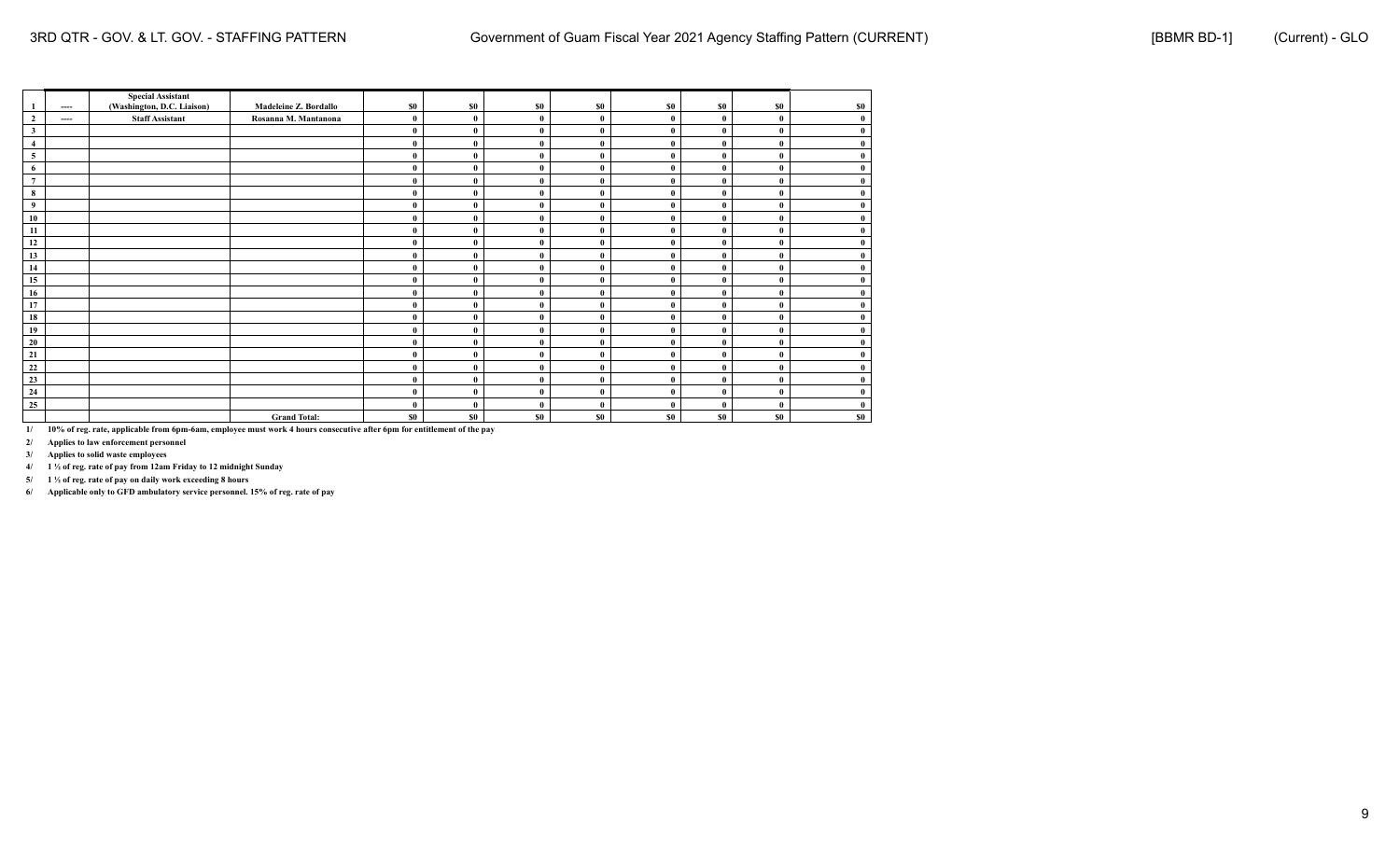## **FUNCTIONAL AREA: GENERAL GOVERNMENT DEPARTMENT/AGENCY: OFFICE OF I MAGA'HAGAN GUAHAN AND I SIGUNDO MAGA'LAHEN GUAHAN PROGRAM: GOVERNMENT HOUSE**

**FUND: GENERAL FUND 5100A210210SE007 (Per OFB Request)**

**3RD QUARTER: JULY - SEPTEMBER 2021**

|                 |          |                            |                      | <b>Input by Department</b> |           |              |          |           |                |                |                |                     |                        |                             |              |           | <b>Input by Department</b> |                       |              |
|-----------------|----------|----------------------------|----------------------|----------------------------|-----------|--------------|----------|-----------|----------------|----------------|----------------|---------------------|------------------------|-----------------------------|--------------|-----------|----------------------------|-----------------------|--------------|
|                 |          |                            |                      |                            |           |              |          |           |                |                |                |                     |                        |                             |              |           |                            |                       |              |
|                 | (A)      | (B)                        | (C)                  | (D)                        | (E)       | (F)          | (G)      | (H)       | (I)            | $(\mathbf{J})$ | (K)            | (L)                 | (M)                    | (N)                         | (0)          | (P)       | (Q)                        | (R)                   | (S)          |
|                 | Position | Position                   | Name of              | Grade /                    |           |              |          | Increment |                | $(E+F+G+I)$    | Retirement     | <b>Retire (DDI)</b> | <b>Social Security</b> | <b>Benefits</b><br>Medicare | Life         | Medical   | Dental                     | <b>Total Benefits</b> | $(J+R)$      |
| No.             | Number   | Title 1/                   | Incumbent            | Step                       | Salary    | Overtime     | Special* | Date      | Amt.           | Subtotal       | $(J * 26.97%)$ | $(S19.01*26PP)$     | $(6.2\% * J)$          | $(1.45\% * J)$              | 2/           | (Premium) | (Premium)                  | $(K$ thru $O$ )       | <b>TOTAL</b> |
|                 |          | <b>Special Assistant</b>   |                      |                            |           |              |          |           |                |                |                |                     |                        |                             |              |           |                            |                       |              |
| $\mathbf{1}$    | ----     | (Government House Manager) | Andrea M. Finona     | $\cdots$                   | \$55,000  | \$0          | \$0      | ----      | \$0            | \$55,000       | \$14,834       | \$495               | $\$0$                  | \$798                       | \$187        | \$7,284   | \$281                      | \$23,879              | \$78,879     |
| $\overline{2}$  | $\cdots$ | Housekeeper (Gov.)         | Virginia L. McBride  | ----                       | 33,911    | $\mathbf{0}$ |          | ----      | $\overline{ }$ | 33,911         | 9,146          | 495                 | $\mathbf{0}$           | 492                         | 187          | 4,673     | 248                        | 15,241                | 49,152       |
| 3 <sup>1</sup>  | ----     | <b>Staff Assistant</b>     | Loraine Q. Aguon     | ----                       | 28,000    | $\mathbf{0}$ |          | ----      | - 0            | 28,000         | 7,552          |                     | $\theta$               | 406                         | 187          | 4,673     | 248                        | 13,066                | 41,066       |
| $\overline{4}$  | ----     | <b>Staff Assistant</b>     | Josefa T. Pangelinan | ----                       | 28,000    | $\theta$     |          | ----      |                | 28,000         | 7,552          |                     | $\theta$               | 406                         | 187          | 4.673     | 248                        | 13,066                | 41,066       |
| $\overline{5}$  | $---$    | <b>Staff Assistant</b>     | Mary S. Perez        | $---$                      | 28,000    | $\theta$     |          | ----      |                | 28,000         | 7,552          | 495                 |                        | 406                         | 187          | 4,673     | 248                        | 13,561                | 41,561       |
| 6               |          |                            |                      |                            |           | $\theta$     |          |           |                |                | $\theta$       |                     | $\mathbf{0}$           |                             | $\theta$     |           | $\theta$                   | - 0                   | - 0          |
| $\frac{1}{7}$   |          |                            |                      |                            |           | $\theta$     |          |           | - 0            |                | $\theta$       |                     | $\theta$               |                             | $\theta$     |           |                            |                       | $\mathbf{0}$ |
| $\bf8$          |          |                            |                      |                            |           | $\theta$     |          |           | - 0            |                | $\mathbf{0}$   |                     | $\mathbf{0}$           |                             | $\theta$     |           |                            |                       | $\mathbf{0}$ |
| $\frac{1}{9}$   |          |                            |                      |                            |           | $\mathbf{a}$ |          |           |                |                | $\theta$       |                     | $\theta$               |                             |              |           |                            |                       | $\mathbf{0}$ |
| 10              |          |                            |                      |                            |           | $\mathbf{a}$ |          |           |                |                | $\theta$       |                     | $\mathbf{0}$           |                             | $\theta$     |           |                            |                       | $\mathbf{0}$ |
| -11             |          |                            |                      |                            |           | $\theta$     |          |           | - 0            |                | $\theta$       |                     | $\theta$               |                             | $\theta$     |           |                            |                       | $\mathbf{0}$ |
| 12              |          |                            |                      |                            |           | $\mathbf{0}$ |          |           | - 0            |                | $\mathbf{0}$   |                     | $\mathbf{0}$           |                             | $\theta$     |           |                            |                       |              |
| 13              |          |                            |                      |                            |           | $\theta$     |          |           | - 0            |                |                |                     | $\theta$               |                             |              |           |                            |                       | $\mathbf{0}$ |
| 14              |          |                            |                      |                            |           | $\mathbf{a}$ |          |           |                |                | $\theta$       |                     | $\mathbf{0}$           |                             | $\theta$     |           |                            |                       | $\mathbf{0}$ |
|                 |          |                            |                      |                            |           | $\theta$     |          |           | - 0            |                | $\theta$       |                     | $\theta$               |                             |              |           |                            |                       | $\mathbf{0}$ |
| $\frac{15}{16}$ |          |                            |                      |                            |           | $\theta$     |          |           | - 0            |                | $\mathbf{0}$   |                     | $\theta$               |                             | $\theta$     |           |                            |                       | $\mathbf{0}$ |
| 17              |          |                            |                      |                            |           | $\mathbf{a}$ |          |           |                |                | $\theta$       |                     | $\theta$               |                             |              |           |                            |                       | $\mathbf{0}$ |
| 18              |          |                            |                      |                            |           | $\mathbf{a}$ |          |           | - 0            |                | $\theta$       |                     | $\theta$               |                             | $\theta$     |           |                            |                       | $\mathbf{0}$ |
| 19              |          |                            |                      |                            |           | $\theta$     |          |           |                |                | $\theta$       |                     | $\theta$               |                             |              |           |                            |                       |              |
| $\overline{20}$ |          |                            |                      |                            |           | $\theta$     |          |           | $\overline{0}$ |                | $\theta$       |                     | $\theta$               |                             | $\theta$     |           |                            |                       |              |
| 21              |          |                            |                      |                            |           | $\theta$     |          |           | - 0            |                | $\theta$       |                     | $\theta$               |                             | $\theta$     |           |                            |                       | $\mathbf{0}$ |
| $\overline{22}$ |          |                            |                      |                            |           | $\mathbf{a}$ |          |           | - 0            |                | $\theta$       |                     | $\mathbf{0}$           |                             | $\mathbf{0}$ |           |                            |                       | $\mathbf{0}$ |
|                 |          |                            |                      |                            |           | $\mathbf{0}$ |          |           | - 0            |                | $\mathbf{0}$   |                     | $\theta$               |                             | $\theta$     |           |                            |                       | $\mathbf{0}$ |
| $\frac{23}{24}$ |          |                            |                      |                            |           | $\theta$     |          |           | $\overline{ }$ |                | $\theta$       |                     | $\theta$               |                             | $\theta$     |           |                            |                       | $\mathbf{0}$ |
| $\overline{25}$ |          |                            |                      |                            |           | $\mathbf{0}$ |          |           | - 0            |                |                |                     | $\theta$               |                             | $\theta$     |           |                            |                       | $\mathbf{0}$ |
|                 |          |                            | <b>Grand Total:</b>  | ----                       | \$172,911 | \$0          | \$0      | ----      | \$0            | \$172,911      | \$46,636       | \$1,485             | \$0                    | \$2,508                     | \$935        | \$25,976  | \$1,273                    | \$78,813              | \$251,724    |

**\* Night Differential / Hazardous / Worker's Compensation / etc.**

**1/ Indicate "(LTA)" or "(Temp.)" next to Position Title (where applicable)**

|                     |                 |          |           |         | <b>Input by Department</b>    |               |        |                     |       |            |                   |
|---------------------|-----------------|----------|-----------|---------|-------------------------------|---------------|--------|---------------------|-------|------------|-------------------|
|                     |                 |          |           |         | <b>Special Pay Categories</b> |               |        |                     |       |            |                   |
|                     | (A)             | (B)      | (C)       | (D)     | (E)                           | ſ F           | (G)    | (H)                 | Ŧ     |            | (K)               |
|                     |                 |          |           |         |                               | $\mathcal{L}$ |        |                     | Д,    |            |                   |
|                     |                 |          |           |         | Night                         |               |        |                     |       |            |                   |
|                     |                 |          |           | Holiday | Differential                  |               |        | <b>Nurse Sunday</b> | Nurse | <b>EMT</b> |                   |
|                     | <b>Position</b> | Position | Name of   | Pay     | Pay                           | Hazard        | Hazard | Pay                 | Pay   | Pav        | $(O+E+F+G+H+I+J)$ |
| $\vert$ No. $\vert$ | Number          | Title    | Incumbent |         | 10%                           | 10%           | 8%     | 1.5                 | 1.5   | 15%        | <b>Subtotal</b>   |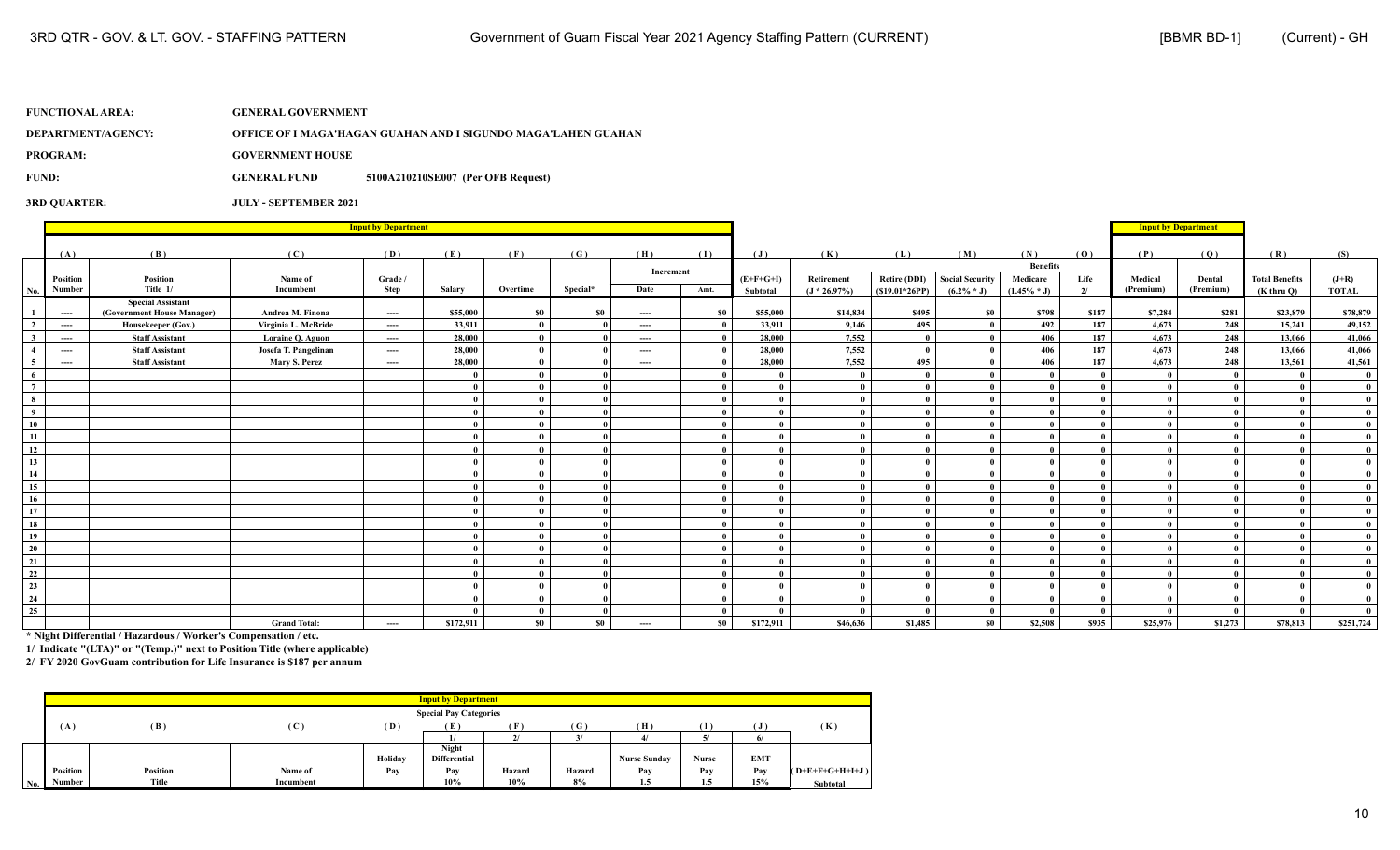|                |          | <b>Special Assistant</b>   |                      |          |              |              |              |          |              |              |     |
|----------------|----------|----------------------------|----------------------|----------|--------------|--------------|--------------|----------|--------------|--------------|-----|
|                | $\cdots$ | (Government House Manager) | Andrea M. Finona     | \$0      | \$0          | \$0          | \$0          | \$0      | \$0          | \$0          | \$0 |
| $\overline{2}$ | ----     | Housekeeper (Gov.)         | Virginia L. McBride  | $\bf{0}$ | $\mathbf{0}$ | $\theta$     | $\theta$     | $\theta$ | $\sqrt{ }$   | $\theta$     |     |
| $\mathbf{3}$   | $---$    | <b>Staff Assistant</b>     | Loraine Q. Aguon     | $\bf{0}$ | $\bf{0}$     | $\theta$     | $\theta$     | $\bf{0}$ | $\theta$     | $\theta$     |     |
| $\overline{4}$ | ----     | <b>Staff Assistant</b>     | Josefa T. Pangelinan | $\bf{0}$ | $\bf{0}$     | $\theta$     | 0            | $\theta$ |              | $\theta$     |     |
| 5              | ----     | <b>Staff Assistant</b>     | Mary S. Perez        | $\bf{0}$ | $\mathbf{0}$ | $\theta$     |              | $\bf{0}$ |              | $\theta$     |     |
| 6              |          |                            |                      | $\bf{0}$ | $\mathbf{0}$ | $\theta$     |              | $\theta$ |              | $\mathbf{0}$ |     |
| $\overline{7}$ |          |                            |                      | $\bf{0}$ | $\mathbf{0}$ | $\theta$     | $\theta$     | $\theta$ | $\theta$     | $\theta$     |     |
| 8              |          |                            |                      | $\bf{0}$ | $\theta$     |              |              | $\theta$ |              | ſ            |     |
| $\overline{9}$ |          |                            |                      | $\bf{0}$ | $\mathbf{0}$ | $\theta$     | $\theta$     | $\theta$ |              | $\theta$     |     |
| 10             |          |                            |                      | $\bf{0}$ | $\mathbf{0}$ | $\theta$     |              | $\bf{0}$ |              | $\theta$     |     |
| 11             |          |                            |                      | $\bf{0}$ | $\mathbf{0}$ | $\theta$     | $\theta$     | $\theta$ |              | $\theta$     |     |
| 12             |          |                            |                      | $\bf{0}$ | $\mathbf{0}$ | $\theta$     | $\mathbf{0}$ | $\theta$ | $\theta$     | $\theta$     |     |
| 13             |          |                            |                      | $\bf{0}$ | $\mathbf{0}$ | $\theta$     | $\theta$     | $\theta$ |              | $\theta$     |     |
| 14             |          |                            |                      | $\bf{0}$ | $\bf{0}$     | $\theta$     | $\theta$     | $\bf{0}$ |              | $\mathbf{0}$ |     |
| 15             |          |                            |                      | $\bf{0}$ | $\mathbf{0}$ | $\theta$     |              | $\bf{0}$ |              | $\theta$     |     |
| 16             |          |                            |                      | $\bf{0}$ | $\mathbf{0}$ | $\mathbf{0}$ | $\theta$     | $\theta$ | $\theta$     | $\theta$     |     |
| 17             |          |                            |                      | $\bf{0}$ | $\mathbf{0}$ | $\theta$     | $\theta$     | $\theta$ |              | $\theta$     |     |
| 18             |          |                            |                      | $\bf{0}$ | $\mathbf{0}$ | $\theta$     | $\theta$     | $\theta$ |              | $\theta$     |     |
| 19             |          |                            |                      | $\bf{0}$ | $\bf{0}$     | $\theta$     |              | $\bf{0}$ |              | $\theta$     |     |
| 20             |          |                            |                      | $\bf{0}$ | $\mathbf{0}$ | $\theta$     |              | $\theta$ |              | $\theta$     |     |
| 21             |          |                            |                      | $\bf{0}$ | $\mathbf{0}$ | $\mathbf{0}$ | $\theta$     | $\theta$ | $\theta$     | $\theta$     |     |
| 22             |          |                            |                      | $\bf{0}$ | $\mathbf{0}$ | $\theta$     | $\theta$     | $\theta$ | $\theta$     | $\theta$     |     |
| 23             |          |                            |                      | $\bf{0}$ | $\mathbf{0}$ | $\theta$     | O            | $\theta$ |              | $\mathbf{0}$ |     |
| 24             |          |                            |                      | $\bf{0}$ | $\bf{0}$     | $\theta$     |              | $\bf{0}$ | $\mathbf{0}$ | $\mathbf{0}$ |     |
| 25             |          |                            |                      | $\bf{0}$ | $\mathbf{0}$ | $\theta$     | $\theta$     | $\theta$ | $\mathbf{0}$ | $\theta$     |     |
|                |          |                            | <b>Grand Total:</b>  | \$0      | \$0          | \$0          | <b>SO</b>    | \$0      | \$0          | \$0          | \$0 |

**2/ Applies to law enforcement personnel**

**3/ Applies to solid waste employees**

**4/ 1 ½ of reg. rate of pay from 12am Friday to 12 midnight Sunday**

**5/ 1 ½ of reg. rate of pay on daily work exceeding 8 hours**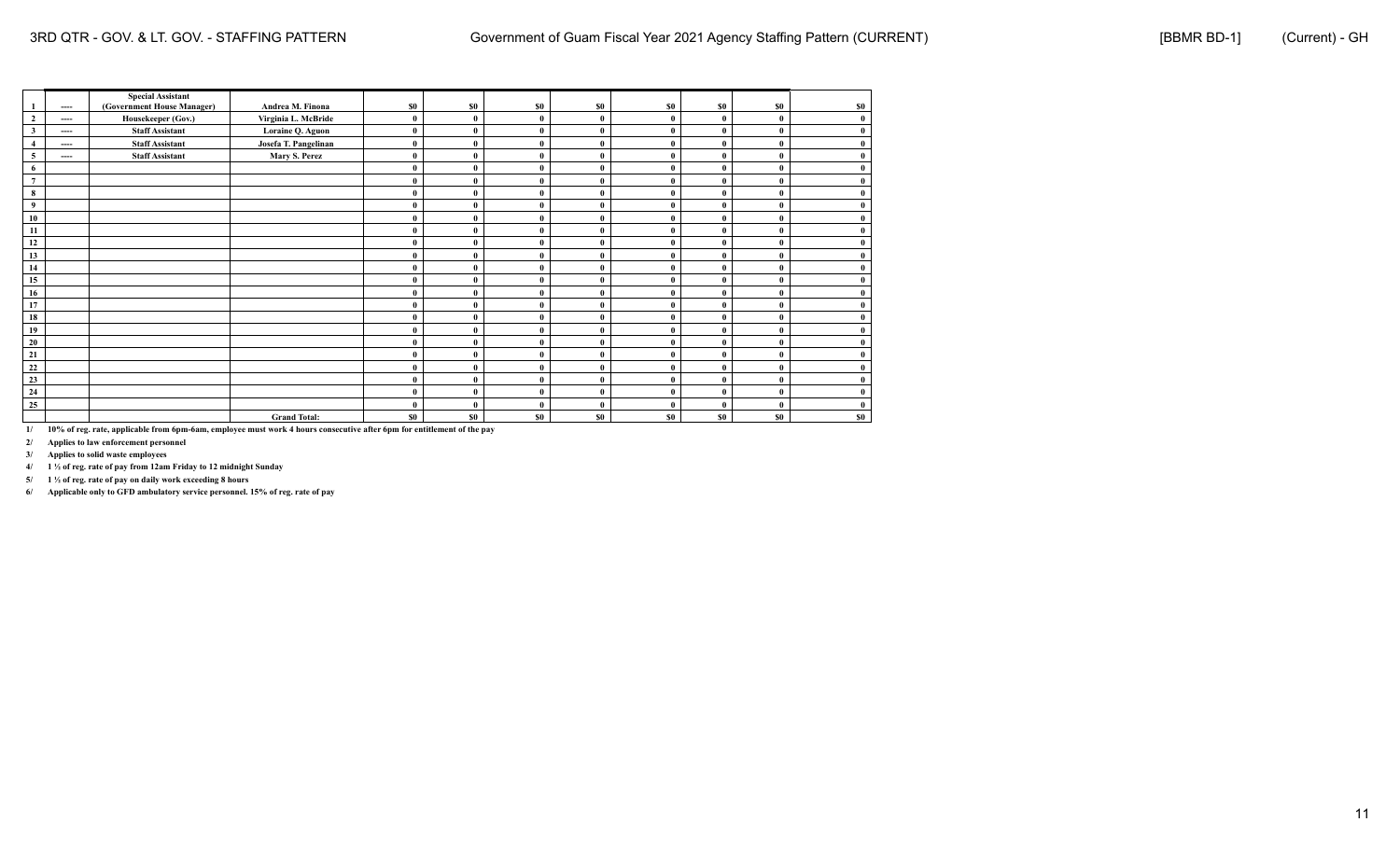**DEPARTMENT/AGENCY: OFFICE OF I MAGA'HAGAN GUAHAN AND I SIGUNDO MAGA'LAHEN GUAHAN**

**PROGRAM: OFFICE OF I SIGUNDO MAGA'LAHEN GUAHAN**

**FUND: GENERAL FUND 5100A210300GA001 (Per OFB Request)**

### **3RD QUARTER: JULY - SEPTEMBER 2021**

|                         |          |                                                                              |                            | <b>Input by Department</b>               |           |                            |          |                          |              |             |                 |                 |                        |                 |              | <b>Input by Department</b> |           |                       |              |
|-------------------------|----------|------------------------------------------------------------------------------|----------------------------|------------------------------------------|-----------|----------------------------|----------|--------------------------|--------------|-------------|-----------------|-----------------|------------------------|-----------------|--------------|----------------------------|-----------|-----------------------|--------------|
|                         | (A)      | (B)                                                                          | (C)                        | (D)                                      | (E)       | (F)                        | (G)      | (H)                      | (1)          | (J)         | (K)             | (L)             | (M)                    | (N)             | (0)          | (P)                        | (Q)       | (R)                   | (S)          |
|                         |          |                                                                              |                            |                                          |           |                            |          |                          |              |             |                 |                 |                        | <b>Benefits</b> |              |                            |           |                       |              |
|                         | Position | Position                                                                     | Name of                    | Grade /                                  |           |                            |          | Increment                |              | $(E+F+G+I)$ | Retirement      | Retire (DDI)    | <b>Social Security</b> | Medicare        | Life         | Medical                    | Dental    | <b>Total Benefits</b> | $(J+R)$      |
| No.                     | Number   | Title 1/                                                                     | Incumbent                  | <b>Step</b>                              | Salary    | Overtime                   | Special* | Date                     | Amt.         | Subtotal    | $(J * 26.97\%)$ | $(S19.01*26PP)$ | $(6.2\% * J)$          | $(1.45\% * J)$  | 2l           | (Premium)                  | (Premium) | $(K$ thru $Q$ )       | <b>TOTAL</b> |
|                         | ----     | <b>Lieutenant Governor</b>                                                   | Joshua F. Tenorio          | $\cdots$                                 | \$85,000  | $\boldsymbol{\mathbf{S0}}$ | \$0      | $\hspace{0.05cm} \ldots$ | \$0          | \$85,000    | \$0             | <b>SO</b>       | \$0                    | \$1,233         | \$187        | \$4,673                    | \$248     | \$6,341               | \$91,341     |
| $\overline{2}$          | $\cdots$ | <b>Special Assistant (Executive</b><br><b>Assistant to the Lt. Governor)</b> | Josephine C. Cepeda        | $---$                                    | 65,000    | $\mathbf{0}$               |          | $\cdots$                 | $\theta$     | 65,000      | 17.531          |                 |                        | 943             | 187          |                            |           | 18.661                | 83,661       |
| $\overline{\mathbf{3}}$ | $\cdots$ | Program Director (Gov.)                                                      | Robert J.G. San Agustin II | $---$                                    | 55,000    | $\mathbf{0}$               |          | $---$                    | $\theta$     | 55,000      | 14,834          | 495             |                        | 798             | 187          | 1,790                      | 248       | 18,352                | 73,352       |
|                         | $\cdots$ | <b>Staff Assistant</b>                                                       | <b>Agusto B. Aflague</b>   | $\cdots$                                 | 55,000    | $\bf{0}$                   |          | $\cdots$                 | $\theta$     | 55,000      | 14,834          | $\mathbf{a}$    |                        | 798             | 187          | 1,790                      | 248       | 17,857                | 72,857       |
| $\sim$                  | $\cdots$ | Program Director (Gov.)                                                      | George M. Flores           | $\cdots$                                 | 55,000    | $\mathbf{0}$               |          | $\cdots$                 | $\theta$     | 55,000      | 14,834          | 495             |                        | 798             | 187          | 4,673                      | 248       | 21,235                | 76,235       |
| - 6                     | $\cdots$ | Program Coordinator III (Gov.)                                               | Florentina A. Terlaje      | $\hspace{0.05cm} \ldots \hspace{0.05cm}$ | 40,762    | $\mathbf{0}$               |          | $---$                    | $\theta$     | 40,762      | 10,994          | $\theta$        |                        | 591             | 187          | $\mathbf{0}$               |           | 11,772                | 52,534       |
| $7^{\circ}$             |          |                                                                              |                            |                                          |           | $\mathbf{0}$               |          |                          | $\theta$     |             |                 | $\mathbf{0}$    |                        |                 | $\theta$     |                            |           | $\theta$              |              |
| 8                       |          |                                                                              |                            |                                          |           | $\mathbf{0}$               |          |                          | $\theta$     |             |                 | $\mathbf{0}$    |                        |                 | $\mathbf{0}$ |                            |           |                       | $\theta$     |
| $\overline{9}$          |          |                                                                              |                            |                                          |           | $\mathbf{0}$               |          |                          | $\theta$     |             | $\theta$        | $\mathbf{a}$    |                        |                 | $\theta$     |                            |           | - 0                   | $\theta$     |
| 10                      |          |                                                                              |                            |                                          |           | $\mathbf{0}$               |          |                          | $\theta$     |             |                 | $\mathbf{a}$    |                        |                 | $\mathbf{a}$ |                            |           |                       | $\theta$     |
| 11                      |          |                                                                              |                            |                                          |           | $\mathbf{0}$               |          |                          | $\theta$     |             |                 | $\mathbf{0}$    |                        |                 | $\theta$     |                            |           |                       | $\theta$     |
| 12                      |          |                                                                              |                            |                                          |           | $\bf{0}$                   |          |                          | $\theta$     |             |                 | $\mathbf{0}$    |                        |                 | $\mathbf{a}$ |                            |           |                       | $\theta$     |
| 13                      |          |                                                                              |                            |                                          |           | $\mathbf{0}$               |          |                          | $\theta$     |             |                 | $\theta$        |                        |                 |              |                            |           |                       |              |
| 14                      |          |                                                                              |                            |                                          |           | $\bf{0}$                   |          |                          | $\theta$     |             |                 | $\mathbf{u}$    |                        |                 |              |                            |           |                       |              |
| 15                      |          |                                                                              |                            |                                          |           | $\mathbf{0}$               |          |                          | $\theta$     |             |                 | $\mathbf{0}$    |                        |                 |              |                            |           |                       |              |
| 16                      |          |                                                                              |                            |                                          |           | $\mathbf{0}$               |          |                          | $\theta$     |             |                 | $\mathbf{u}$    |                        |                 |              |                            |           |                       |              |
| 17                      |          |                                                                              |                            |                                          |           | $\mathbf{0}$               |          |                          |              |             |                 | $\theta$        |                        |                 |              |                            |           |                       |              |
| 18                      |          |                                                                              |                            |                                          |           | $\mathbf{0}$               |          |                          | $\theta$     |             |                 | $\mathbf{a}$    |                        |                 | $\mathbf{a}$ |                            |           |                       |              |
| 19                      |          |                                                                              |                            |                                          |           | $\mathbf{0}$               |          |                          | - 0          |             |                 | 0               |                        |                 |              |                            |           |                       |              |
| 20                      |          |                                                                              |                            |                                          |           | $\theta$                   |          |                          | $\theta$     |             |                 |                 |                        |                 |              |                            |           |                       |              |
| 21                      |          |                                                                              |                            |                                          |           | $\mathbf{0}$               |          |                          |              |             |                 | 0               |                        |                 |              |                            |           |                       |              |
| 22                      |          |                                                                              |                            |                                          |           | $\theta$                   |          |                          | $\theta$     |             |                 | $\mathbf{u}$    |                        |                 | $\mathbf{a}$ |                            |           |                       |              |
| 23                      |          |                                                                              |                            |                                          |           | $\bf{0}$                   |          |                          | $\mathbf{0}$ |             |                 | $\mathbf{0}$    |                        |                 | $\mathbf{0}$ |                            |           | - 0                   | $\theta$     |
| 24                      |          |                                                                              |                            |                                          |           | $\mathbf{0}$               |          |                          | $\mathbf{0}$ |             |                 | $\mathbf{0}$    |                        |                 | $\mathbf{a}$ |                            |           | $\theta$              | $\theta$     |
| 25                      |          |                                                                              |                            |                                          |           | $\bf{0}$                   |          |                          | $\mathbf{0}$ |             |                 | $\mathbf{0}$    |                        |                 | $\mathbf{a}$ |                            |           | $\mathbf{a}$          |              |
|                         |          |                                                                              | <b>Grand Total:</b>        | $\hspace{0.05cm} \ldots \hspace{0.05cm}$ | \$355,762 | \$0                        | \$0      | $\cdots$                 | \$0          | \$355,762   | \$73,027        | \$990           | S <sub>0</sub>         | \$5,161         | \$1,122      | \$12,926                   | \$992     | \$94,218              | \$449,980    |

**\* Night Differential / Hazardous / Worker's Compensation / etc.**

**1/ Indicate "(LTA)" or "(Temp.)" next to Position Title (where applicable)**

|     |          |                 |           |         | <b>Input by Department</b>    |        |        |                     |       |            |                   |
|-----|----------|-----------------|-----------|---------|-------------------------------|--------|--------|---------------------|-------|------------|-------------------|
|     |          |                 |           |         | <b>Special Pay Categories</b> |        |        |                     |       |            |                   |
|     | (A)      | (B)             | (C)       | (D)     | Έ                             |        | (G)    | (H)                 |       |            | (K)               |
|     |          |                 |           |         |                               |        | 21     |                     |       |            |                   |
|     |          |                 |           |         | Night                         |        |        |                     |       |            |                   |
|     |          |                 |           | Holiday | <b>Differential</b>           |        |        | <b>Nurse Sunday</b> | Nurse | <b>EMT</b> |                   |
|     | Position | <b>Position</b> | Name of   | Pay     | Pay                           | Hazard | Hazard | Pav                 | Pay   | Pav        | $(O+E+F+G+H+I+J)$ |
| No. | Number   | Title           | Incumbent |         | 10%                           | 10%    | 8%     | 1.5                 | 1.5   | 15%        | Subtotal          |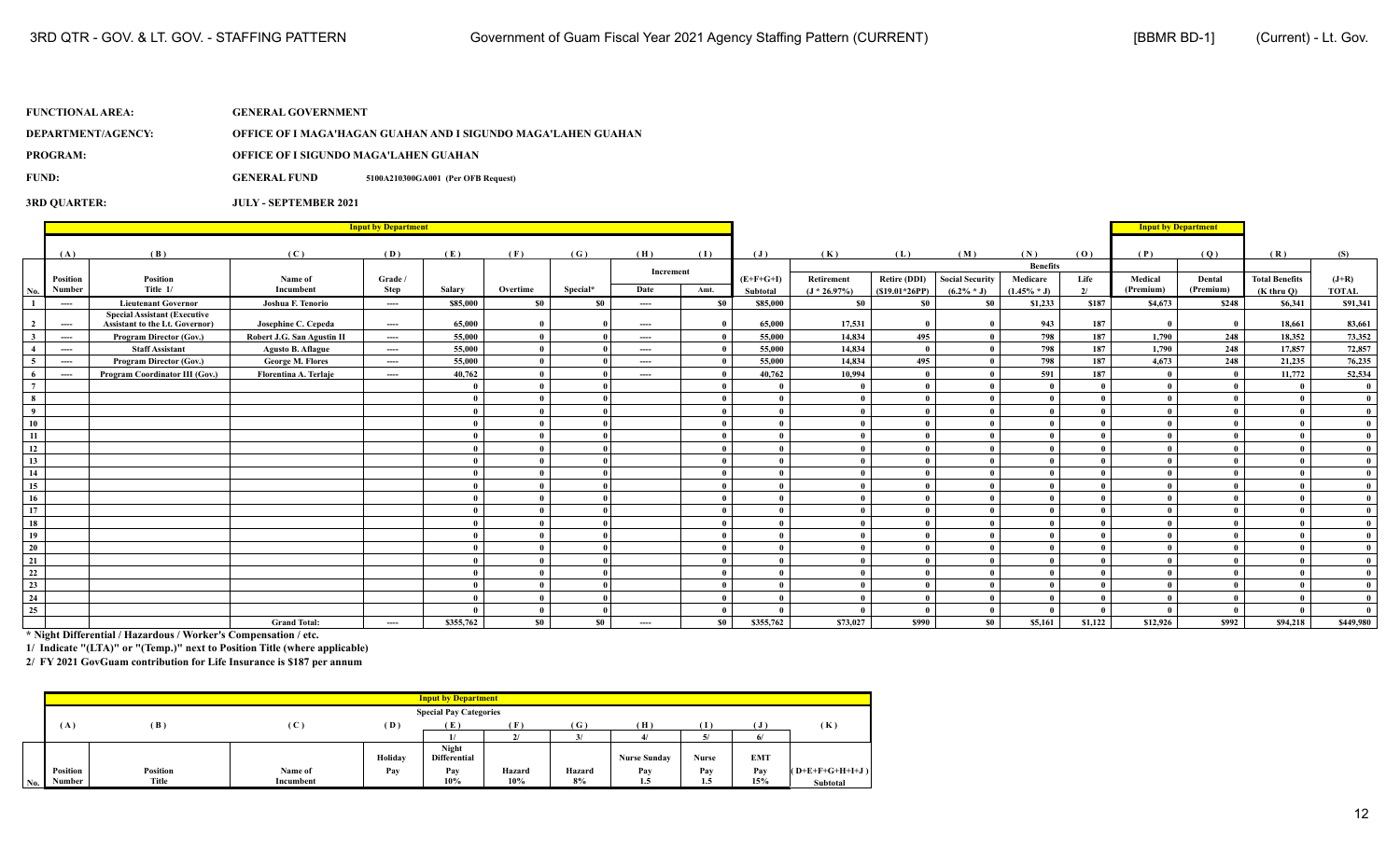|                         | ---- | <b>Lieutenant Governor</b>          | Joshua F. Tenorio          | \$0              | \$0          | \$0          | \$0          | \$0            | \$0          | \$0       | \$0 |
|-------------------------|------|-------------------------------------|----------------------------|------------------|--------------|--------------|--------------|----------------|--------------|-----------|-----|
|                         |      | <b>Special Assistant (Executive</b> |                            |                  |              |              |              |                |              |           |     |
| $\overline{2}$          | ---- | Assistant to the Lt. Governor)      | Josephine C. Cepeda        | $\bf{0}$         | $\mathbf{0}$ | $\mathbf{0}$ | $\mathbf{0}$ | $\mathbf 0$    | $\mathbf{0}$ | $\bf{0}$  |     |
| $\overline{\mathbf{3}}$ | ---- | Program Director (Gov.)             | Robert J.G. San Agustin II | $\theta$         | $\theta$     | $\theta$     |              |                | $\theta$     | $\theta$  |     |
| $\overline{4}$          | ---- | <b>Staff Assistant</b>              | <b>Agusto B. Aflague</b>   | $\bf{0}$         |              |              |              |                | $\theta$     | $\theta$  |     |
| 5                       | ---- | Program Director (Gov.)             | <b>George M. Flores</b>    | $\theta$         | $\Omega$     | $\theta$     | $\theta$     |                | $\theta$     | $\theta$  |     |
| 6                       | ---- | Program Coordinator III (Gov.)      | Florentina A. Terlaje      | $\bf{0}$         | $\theta$     |              |              |                | $\theta$     | $\theta$  |     |
| $7\phantom{.0}$         |      |                                     |                            | $\theta$         | $\theta$     | $\theta$     | $\theta$     | $\theta$       | $\theta$     | $\theta$  |     |
| 8                       |      |                                     |                            | $\mathbf{0}$     | $\Omega$     |              |              |                | $\theta$     | $\theta$  |     |
| 9                       |      |                                     |                            | $\mathbf{0}$     |              |              |              |                | $\mathbf 0$  | $\theta$  |     |
| 10                      |      |                                     |                            | $\theta$         | $\theta$     |              |              |                | $\theta$     | $\theta$  |     |
| 11                      |      |                                     |                            | $\theta$         | $\theta$     |              |              |                | $\theta$     | $\theta$  |     |
| 12                      |      |                                     |                            | $\theta$         | $\Omega$     |              | $\Omega$     |                | $\theta$     | $\theta$  |     |
| 13                      |      |                                     |                            | $\mathbf{0}$     | $\Omega$     |              |              |                | $\theta$     | $\theta$  |     |
| 14                      |      |                                     |                            | $\mathbf{0}$     |              |              |              |                | $\theta$     | $\theta$  |     |
| 15                      |      |                                     |                            | $\theta$         | $\Omega$     |              |              |                | $\theta$     | $\theta$  |     |
| 16                      |      |                                     |                            | $\theta$         | $\theta$     |              |              |                | $\mathbf 0$  | $\theta$  |     |
| 17                      |      |                                     |                            | $\mathbf 0$      | $\theta$     |              | $\mathbf{0}$ |                | $\theta$     | $\theta$  |     |
| 18                      |      |                                     |                            | $\mathbf{0}$     | $\theta$     |              |              |                | $\theta$     | $\theta$  |     |
| 19                      |      |                                     |                            | $\mathbf{0}$     |              |              |              |                | $\theta$     | $\bf{0}$  |     |
| 20                      |      |                                     |                            | $\theta$         | $\theta$     | $\theta$     | $\theta$     |                | $\theta$     | $\theta$  |     |
| 21                      |      |                                     |                            | $\mathbf 0$      | $\theta$     |              |              |                | $\theta$     | $\theta$  |     |
| 22                      |      |                                     |                            | $\theta$         | $\theta$     | $\theta$     | $\theta$     | $\theta$       | $\theta$     | $\theta$  |     |
| 23                      |      |                                     |                            | $\boldsymbol{0}$ | $\Omega$     |              |              |                | $\theta$     | $\bf{0}$  |     |
| 24                      |      |                                     |                            | $\bf{0}$         |              | $\theta$     |              |                | $\theta$     | $\bf{0}$  |     |
| 25                      |      |                                     |                            | $\mathbf{0}$     | $\Omega$     |              | O            |                | $\theta$     | $\theta$  |     |
|                         |      |                                     | <b>Grand Total:</b>        | \$0              | \$0\$        | \$0          | <b>SO</b>    | S <sub>0</sub> | \$0          | <b>SO</b> | \$0 |

**2/ Applies to law enforcement personnel**

**3/ Applies to solid waste employees**

**4/ 1 ½ of reg. rate of pay from 12am Friday to 12 midnight Sunday**

**5/ 1 ½ of reg. rate of pay on daily work exceeding 8 hours**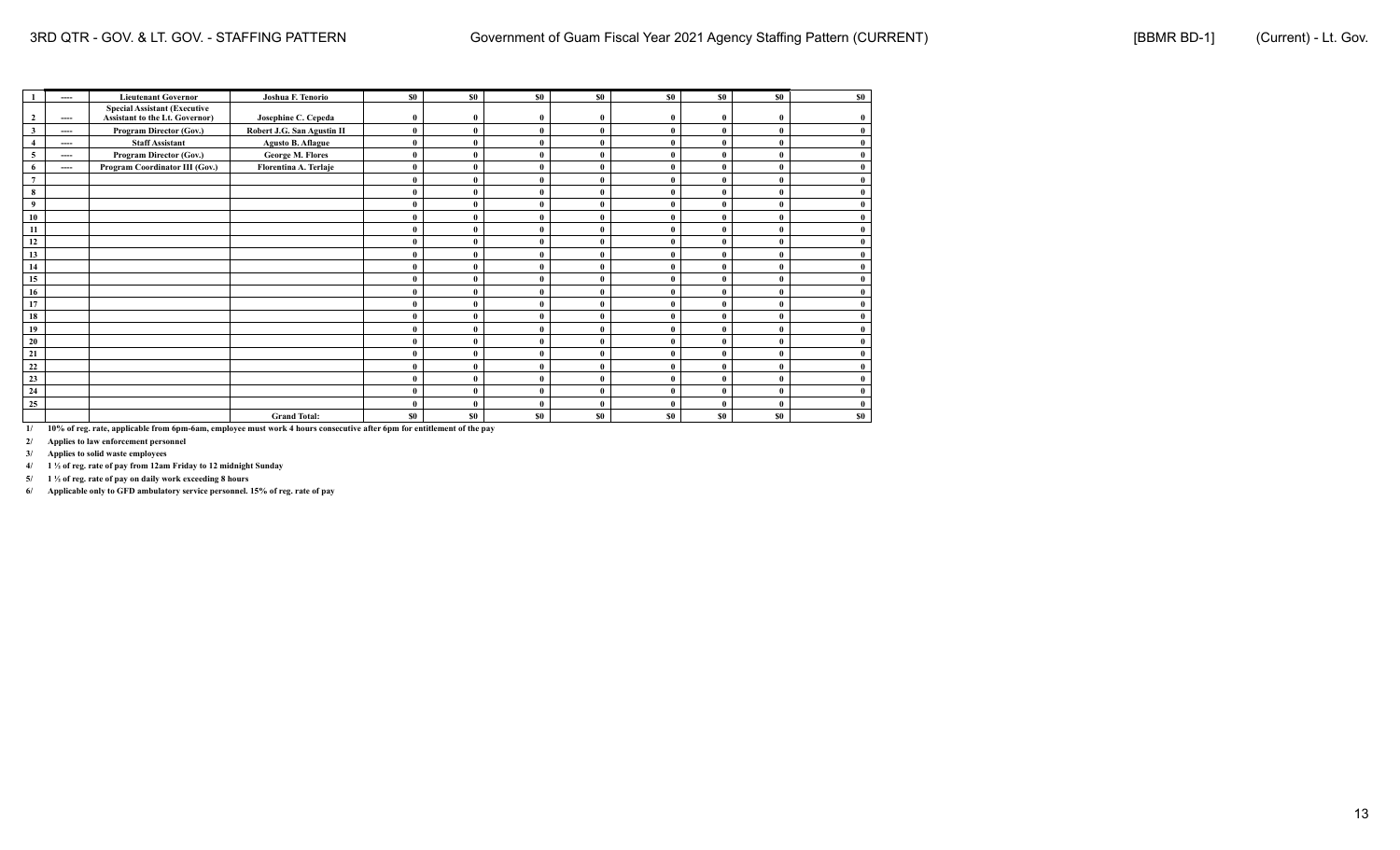**DEPARTMENT/AGENCY: OFFICE OF I MAGA'HAGAN GUAHAN AND I SIGUNDO MAGA'LAHEN GUAHAN**

**PROGRAM: GUAM STATE CLEARINGHOUSE**

**FUND: INDIRECT COST FUND 5632A210301GA201 (Per OFB Request)**

### **3RD QUARTER: JULY - SEPTEMBER 2021**

|                          |                    |                                      |                                   | <b>Input by Department</b> |           |              |          |                   |              |                         |                              |                                        |                                         |                                               |            | <b>Input by Department</b> |                     |                                          |                         |
|--------------------------|--------------------|--------------------------------------|-----------------------------------|----------------------------|-----------|--------------|----------|-------------------|--------------|-------------------------|------------------------------|----------------------------------------|-----------------------------------------|-----------------------------------------------|------------|----------------------------|---------------------|------------------------------------------|-------------------------|
|                          |                    |                                      |                                   |                            |           |              |          |                   |              |                         |                              |                                        |                                         |                                               |            |                            |                     |                                          |                         |
|                          | (A)                | (B)                                  | (C)                               | (D)                        | (E)       | (F)          | (G)      | (H)               | (I)          | $(\mathbf{J})$          | (K)                          | (L)                                    | (M)                                     | (N)                                           | (0)        | (P)                        | (Q)                 | (R)                                      | (S)                     |
| No.                      | Position<br>Number | Position<br>Title 1/                 | Name of<br>Incumbent              | Grade /<br>Step            | Salary    | Overtime     | Special* | Increment<br>Date | Amt.         | $(E+F+G+I)$<br>Subtotal | Retirement<br>$(J * 26.97%)$ | <b>Retire (DDI)</b><br>$(S19.01*26PP)$ | <b>Social Security</b><br>$(6.2\% * J)$ | <b>Benefits</b><br>Medicare<br>$(1.45\% * J)$ | Life<br>2/ | Medical<br>(Premium)       | Dental<br>(Premium) | <b>Total Benefits</b><br>$(K$ thru $O$ ) | $(J+R)$<br><b>TOTAL</b> |
|                          |                    | <b>Special Assistant (Guam State</b> |                                   |                            |           |              |          |                   |              |                         |                              |                                        |                                         |                                               |            |                            |                     |                                          |                         |
| $\mathbf{1}$             | $\cdots$           | <b>Clearinghouse Director)</b>       | <b>Stephanie G. Flores</b>        | $---$                      | \$85,000  | <b>\$0</b>   | - \$0    | $---$             | \$0          | \$85,000                | \$22,925                     | \$495                                  | \$0                                     | \$1,233                                       | \$187      | \$8,676                    | \$344               | \$33,860                                 | \$118,860               |
| $\overline{2}$           | $\cdots$           | <b>Management Analyst IV (Gov.)</b>  | <b>Candise Nacole M.L. Aragon</b> | $---$                      | 50,000    | $\theta$     |          | $\cdots$          | $\mathbf{0}$ | 50,000                  | 13,485                       | 495                                    |                                         | 725                                           | 187        | 4,673                      | 248                 | 19,813                                   | 69,813                  |
| $\mathbf{3}$             | $-\!-\!$           | Program Coordinator II (Gov.)        | <b>Lawrence J.M. Alcairo</b>      | $---$                      | 40,762    | $\mathbf{0}$ |          | $\cdots$          | $\theta$     | 40,762                  | 10,994                       | 495                                    |                                         | 591                                           | 187        | 1,790                      | 248                 | 14.305                                   | 55,067                  |
| $\overline{4}$           |                    |                                      |                                   |                            |           | $\theta$     |          |                   | - 0          |                         | $\mathbf{0}$                 |                                        |                                         |                                               |            |                            |                     |                                          | $\mathbf{0}$            |
| $\overline{\phantom{0}}$ |                    |                                      |                                   |                            |           | $\theta$     |          |                   | $\theta$     |                         | $\theta$                     |                                        |                                         |                                               |            |                            |                     |                                          | $\mathbf{0}$            |
| 6                        |                    |                                      |                                   |                            |           | $\theta$     |          |                   | $\theta$     |                         | $\mathbf{0}$                 |                                        |                                         |                                               |            |                            |                     | - 0                                      | $\mathbf{0}$            |
| $7^{\circ}$              |                    |                                      |                                   |                            |           | $\theta$     |          |                   | $\theta$     |                         | $\mathbf{0}$                 |                                        |                                         |                                               | $\theta$   |                            |                     | $\mathbf{a}$                             | $\mathbf{0}$            |
| 8                        |                    |                                      |                                   |                            |           | $\theta$     |          |                   | $\mathbf{0}$ |                         | $\mathbf{0}$                 |                                        |                                         |                                               | $\theta$   |                            |                     | - 0                                      | $\mathbf{0}$            |
| 9                        |                    |                                      |                                   |                            |           | $\theta$     |          |                   | $\mathbf{0}$ |                         | $\mathbf{0}$                 |                                        |                                         |                                               | $\theta$   |                            |                     | $\theta$                                 | $\mathbf{0}$            |
| 10                       |                    |                                      |                                   |                            |           | $\theta$     |          |                   | $\mathbf{0}$ |                         | $\theta$                     |                                        |                                         |                                               | $\theta$   |                            |                     | $\theta$                                 | $\mathbf{0}$            |
| - 11                     |                    |                                      |                                   |                            |           | $\theta$     |          |                   | $\theta$     |                         | $\mathbf{0}$                 |                                        |                                         |                                               | $\theta$   |                            |                     | $\mathbf{a}$                             | $\mathbf{0}$            |
| 12                       |                    |                                      |                                   |                            |           | $\theta$     |          |                   | $\mathbf{0}$ |                         | $\bf{0}$                     |                                        |                                         |                                               |            |                            |                     |                                          | $\mathbf{0}$            |
| 13                       |                    |                                      |                                   |                            |           | $\theta$     |          |                   | $\theta$     |                         | $\mathbf{0}$                 |                                        |                                         |                                               |            |                            |                     |                                          | $\mathbf{0}$            |
| 14                       |                    |                                      |                                   |                            |           | $\theta$     |          |                   | $\mathbf{0}$ |                         | $\mathbf{0}$                 |                                        |                                         |                                               | - 0        |                            |                     | - 0                                      | $\mathbf{0}$            |
| 15                       |                    |                                      |                                   |                            |           | $\theta$     |          |                   | $\theta$     |                         | $\theta$                     |                                        |                                         |                                               | $\theta$   |                            |                     | $\mathbf{a}$                             | $\mathbf{0}$            |
| 16                       |                    |                                      |                                   |                            |           | $\theta$     |          |                   | $\bf{0}$     |                         | $\mathbf{0}$                 |                                        |                                         | - 0                                           | $\theta$   |                            |                     | $\theta$                                 | $\mathbf{0}$            |
| 17                       |                    |                                      |                                   |                            |           | $\theta$     |          |                   | $\mathbf{0}$ |                         | $\theta$                     |                                        |                                         |                                               | $\theta$   |                            |                     | $\mathbf{a}$                             | $\mathbf{0}$            |
| 18                       |                    |                                      |                                   |                            |           | $\theta$     |          |                   | $\bf{0}$     |                         | $\mathbf{0}$                 |                                        |                                         |                                               | $\theta$   |                            |                     | - 0                                      | $\mathbf{0}$            |
| 19                       |                    |                                      |                                   |                            |           | $\theta$     |          |                   | $\mathbf{0}$ |                         | $\mathbf{0}$                 |                                        |                                         |                                               | $\theta$   |                            |                     | - 0                                      | $\mathbf{0}$            |
| 20                       |                    |                                      |                                   |                            |           | $\theta$     |          |                   | $\mathbf{0}$ |                         | $\bf{0}$                     |                                        |                                         |                                               |            |                            |                     |                                          | $\mathbf{0}$            |
| 21                       |                    |                                      |                                   |                            |           | $\theta$     |          |                   | $\mathbf{0}$ |                         | $\mathbf{0}$                 |                                        |                                         |                                               |            |                            |                     |                                          | $\mathbf{0}$            |
| 22                       |                    |                                      |                                   |                            |           | $\theta$     |          |                   | $\theta$     |                         | $\mathbf{0}$                 |                                        |                                         |                                               | $\theta$   |                            |                     | $\mathbf{a}$                             | $\mathbf{0}$            |
| 23                       |                    |                                      |                                   |                            |           | $\theta$     |          |                   | $\mathbf{0}$ |                         | $\mathbf{0}$                 |                                        |                                         |                                               |            |                            |                     | - 0                                      | $\mathbf{0}$            |
| 24                       |                    |                                      |                                   |                            |           | $\mathbf{0}$ |          |                   | $\mathbf{0}$ |                         | $\mathbf{0}$                 |                                        |                                         | - 0                                           | $\theta$   |                            |                     | - 0                                      | $\mathbf{0}$            |
| 25                       |                    |                                      |                                   |                            |           | $\theta$     |          |                   | $\theta$     |                         |                              |                                        |                                         |                                               | $\theta$   |                            |                     | $\theta$                                 | $\mathbf{0}$            |
|                          |                    |                                      | <b>Grand Total:</b>               | $---$                      | \$175,762 | \$0          | \$0      | $---$             | \$0          | \$175,762               | \$47,404                     | \$1,485                                | S <sub>0</sub>                          | \$2,549                                       | \$561      | \$15,139                   | \$840               | \$67,978                                 | \$243,740               |

**\* Night Differential / Hazardous / Worker's Compensation / etc.**

**1/ Indicate "(LTA)" or "(Temp.)" next to Position Title (where applicable)**

|     |          |          |                |         | <b>Input by Department</b>          |                |              |                     |       |            |                   |
|-----|----------|----------|----------------|---------|-------------------------------------|----------------|--------------|---------------------|-------|------------|-------------------|
|     |          |          |                |         | <b>Special Pay Categories</b>       |                |              |                     |       |            |                   |
|     | (A)      | (B)      | $(\mathbf{C})$ | (D)     | (E)                                 | Ŧ              | $\mathbf{G}$ | (H)                 | T     |            | (K)               |
|     |          |          |                |         |                                     | 2 <sup>1</sup> | 3/           |                     |       |            |                   |
|     |          |          |                | Holiday | <b>Night</b><br><b>Differential</b> |                |              | <b>Nurse Sunday</b> | Nurse | <b>EMT</b> |                   |
|     | Position | Position | Name of        | Pay     | Pay                                 | Hazard         | Hazard       | Pav                 | Pay   | Pay        | $(O+E+F+G+H+I+J)$ |
| No. | Number   | Title    | Incumbent      |         | 10%                                 | 10%            | 8%           | 1.5                 | 1.5   | 15%        | Subtotal          |